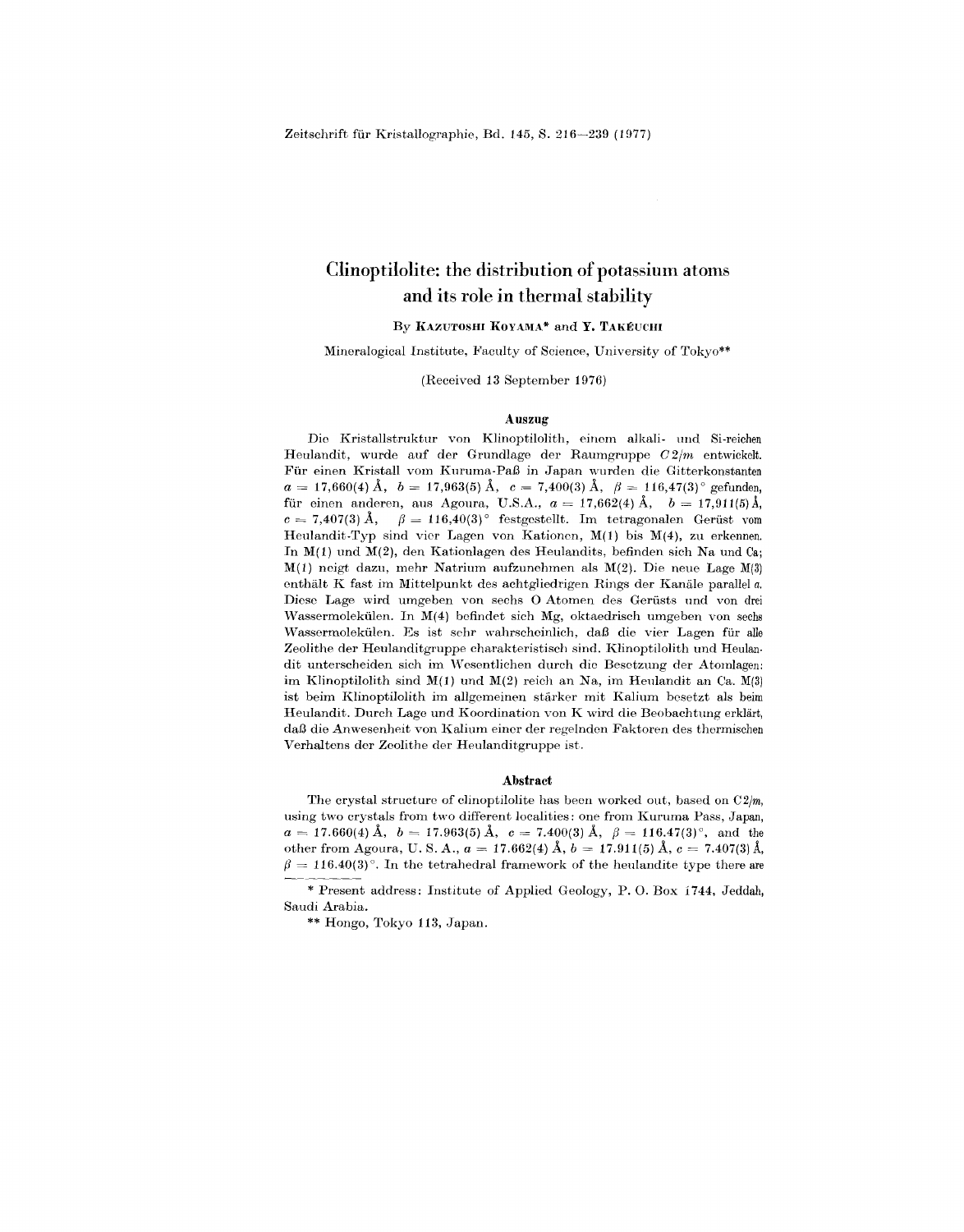recognized four kinds of main cation positions,  $M(1)$ ,  $M(2)$ ,  $M(3)$ , and  $M(4)$ . At  $M(1)$  and  $M(2)$ , which have so far been known as cation positions in the heulandite structure, Na and Ca are located;  $M(1)$  tends to accommodate more Na than  $M(2)$ . The new position,  $M(3)$ , which is specific for K, is located almost at the center of the eight-membered ring of the channel parallel to *a.* This position is coordinated by six framework oxygen atoms and three water molecules. At  $M(4)$ , which is octahedrally coordinated by six water molecules,  $Mg$  is located. It is very likely that these four positions are characteristic of all members of the heulandite-group zeolites. The difference between clinoptilolite and heulandite is primarily in the difference of site content: for clinoptilolite,  $M(1)$ and  $M(2)$  are rich in Na, while for heulandite, they are rich in Ca. The occupancy of K at  $M(3)$  in clinoptilolite is, in general, higher than that of heulandite. The location and coordination of K explain the evidence that the presence of K in the structure is one of the controlling factors of the thermal behaviour of the heulandite-group zeolites.

## **Introduction**

The name "clinoptilolite" was introduced by SHALLER (1923) to represent alkali- and Si-rich members of zeolites of the heulandite group. Later, MUMPTON(1960) gave a new definition of clinoptilolite based on the difference in thermal behaviour between heulandite and clinoptilolite. Upon heating up to about 450°C, the structure of heulandite is destroyed, whereas the clinoptilolite structure persists stably up to about  $700^{\circ}$ C. The difference has, in fact, been used to distinguish one from the other (MUMPTON, 1960). Particularly in heulandite, a phase called "heulandite  $B$ " (SLAWSON, 1925) occurs before destruction. The temperature needed to start transformation to this phase was reported to be  $230^{\circ}$ C (MUMPTON, 1960), or 300  $\sim$  400 $^{\circ}$ C (KOIZUMI and KIRIYAMA, 1953; ALIETTI, 1967).

There is further complexity in heat behaviour of this group of zeolites. Based on heat treatment, heulandite can be classified into two types (ALIETTI, 1972; BOLEs, 1972). Type-1 heulandite is transformed to heulandite *B,* which persists at room temperature. After heating at  $550\degree C$ , type-1 heulandite no longer exhibits any powder-diffraction pattern (ALIETTI, 1972). On the other hand, type-2 heulandite is likewise transformed to phase *B,* which, unlike the case of type 1, tends to revert, upon cooling to room temperature, to the original phase or to an intermediate phase, *I,* which was defined by ALIETTI (1972) based on the (020) spacing. When heated to  $550^{\circ}$ C, type-2 heulandite still exhibits a sharp powder pattern.

It has been surmised that these differences in thermal stability are due to the difference in AljSi ratio (MUMPTON, 1960) or to the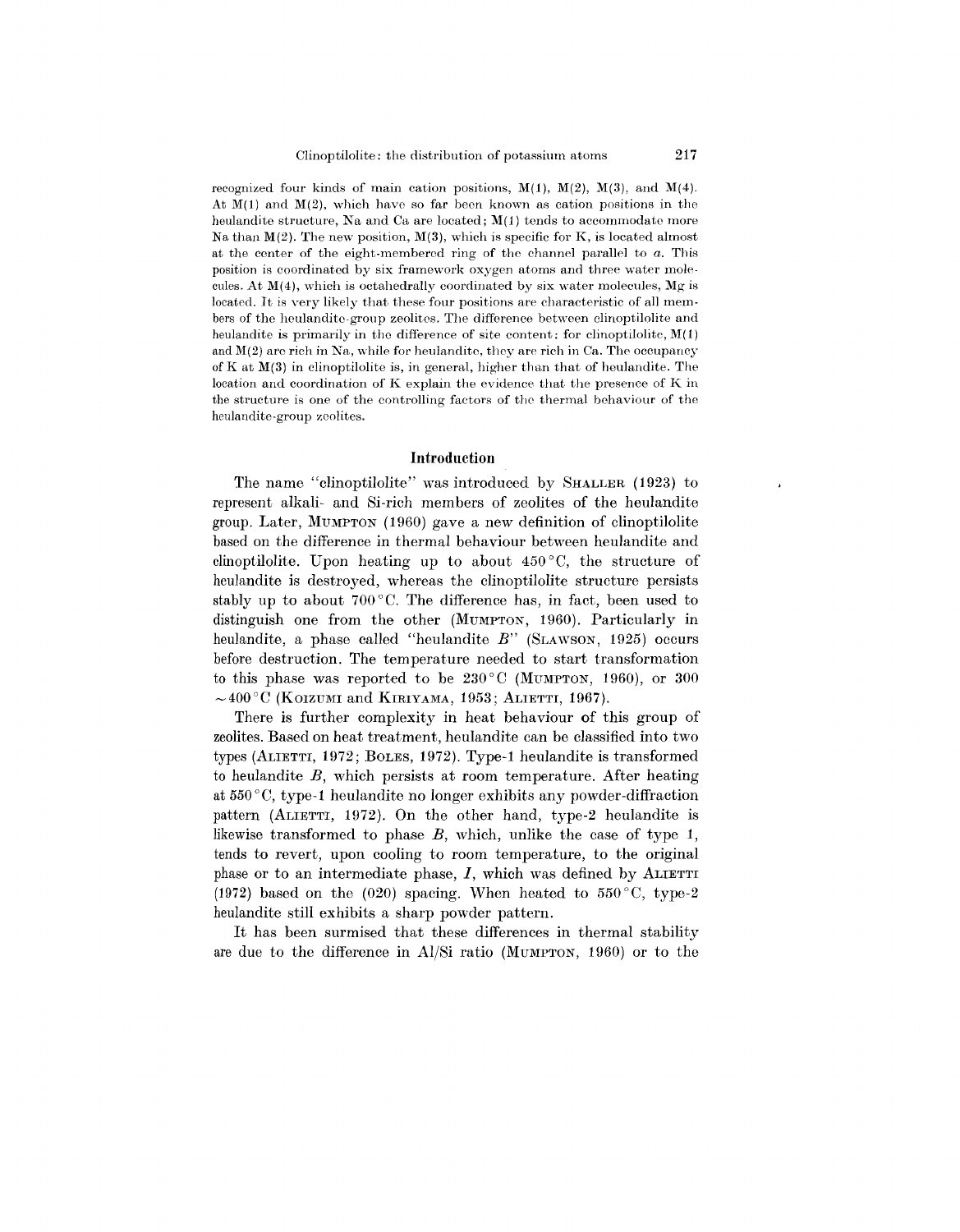difference in valency of exchangeable cations (MASON and SAND, 1960). These assumptions are not entirely independent and are thought to be basically acceptable. However, structural knowledge is needed to explain such an evidence that K-exchanged heulandite behaves like a typical clinoptilolite in its absence of transformation and hightemperature destruction (SHEPARD and STARKEY, 1966).

The following account presents the results of our structural study of two clinoptiIolites carried out in the hope that the elucidation of the structure might throw light on the thermal behavior of clinoptilolite. The crystal structure of heulandite has been investigated by x-ray (MERKLE and SLAUGHTER,1968; ALBERTI, 1972) and by neutron diffraction (BARTL, 1973). ALBERTI (1973) has also proposed the structure of heulandite *B.* After completion of the present study, a paper came to our attension on the structure of two clinoptilolites (ALBERTI, 1975). However, one of our crystals has a much higher potassium content than his crystals, and the potassium location we obtained is entirely different from his result.

### Experimental

The source of the two clinoptilolites used for the present study, and their crystallographic data are given in Table 1. Though the space group of clinoptilolite would perhaps be *Om* or even lower, we used  $C2/m$  for refinements; as will be shown later, a trial of refining structure based on the acentric space group was unsuccessful as in the case of the heulandite structure worked out by ALBERTI (1972). We give in Table 2 the contents of atoms per unit cell for the two clinoptilolites. Crystals from Agoura are, compared to those from Kuruma Pass, of very good quality, showing forms, (010), (100), and (121). Electronmicroprobe analyses of the crystals showed that the Ca content was considerably higher than that reported by WISE *et at.* (1969); for structure analysis we used our value. Though we did not determine the water content of Agoura clinoptilolite but calculated, by difference, the deviation from the reported value (WISE *et al.,* 1969). This is not essential for the scope of the present study.

For intensity measurements of the Kuruma clinoptilolite, we used a platy crystal fragment having dimensions of approximately  $0.18 \times 0.12 \times 0.06$  mm<sup>3</sup>. The  $\omega$ -2 $\theta$  scan technique was used to measure, on a Philips single-crystal diffractometer (PW-1101), a quarter of number of monochromated  $CuKx$  reflection intensities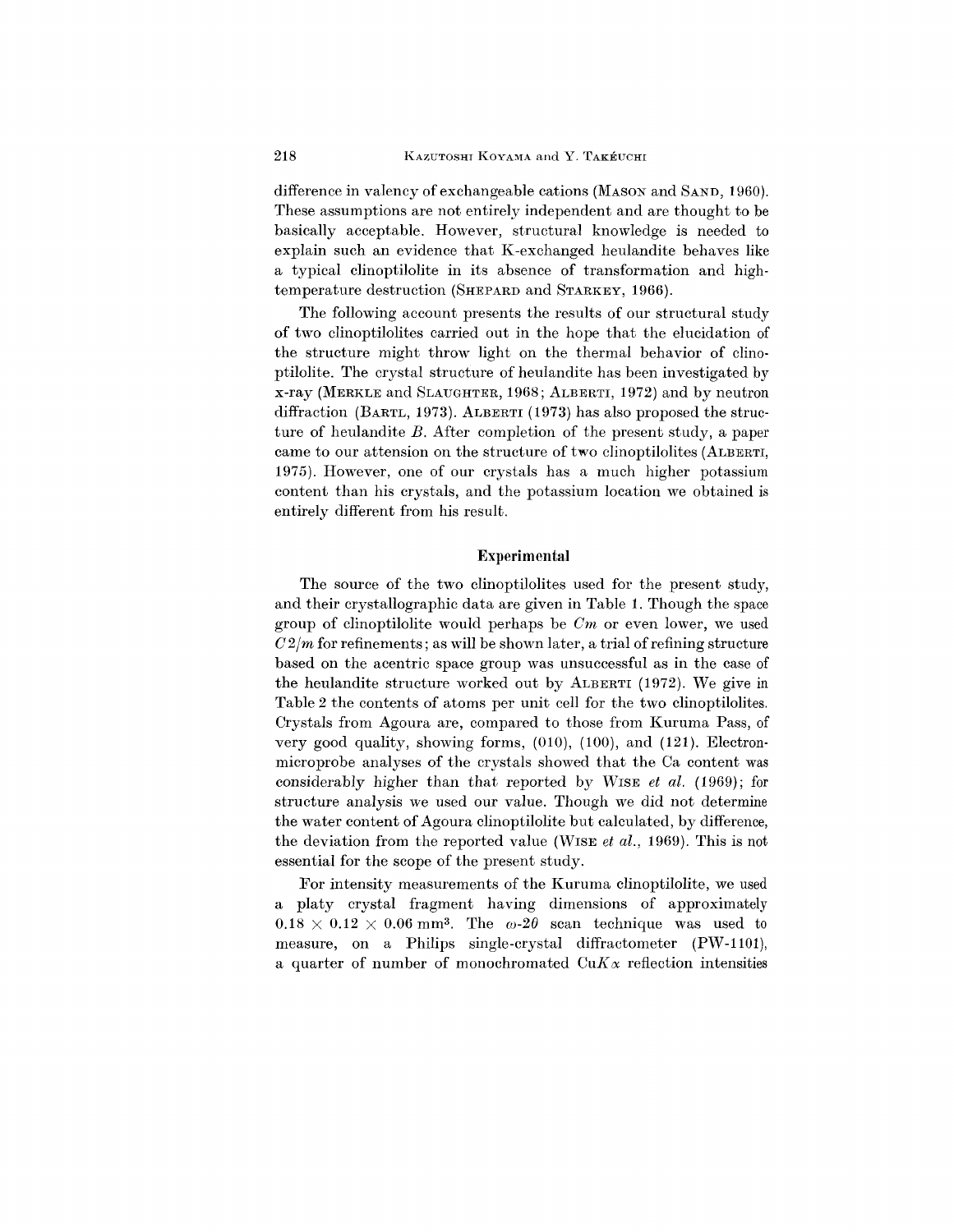$\sim 10$ 

|                                                                    |                                                  |                                                           | 2                                              |  |
|--------------------------------------------------------------------|--------------------------------------------------|-----------------------------------------------------------|------------------------------------------------|--|
|                                                                    |                                                  | Agoura,<br>California, U.S.A.                             |                                                |  |
| Conventional<br>cell                                               | Pseudorhombic<br>cell                            | Conventional<br>cell                                      | Pseudorhombic<br>cell*                         |  |
| $17.660(4)$ Å<br>17.963(5)<br>7.400(3)<br>$116.47(3)$ <sup>o</sup> | $15.816$ Å<br>17.963<br>7.400<br>$91.71^{\circ}$ | 17.662(4) $\AA$<br>17.911(5)<br>7.407(3)<br>$116.40(3)$ ° | $15.826$ Å<br>17.911<br>7.407<br>$91.62^\circ$ |  |
| C2/m                                                               |                                                  | $2099 \,\AA$ <sup>3</sup><br>C2/m                         |                                                |  |
|                                                                    | $2101 \text{ Å}^3$                               | Kuruma Pass,<br>Fukushima Pref., Japan                    |                                                |  |

Table 1. *Crystallographic data for two clinoptilolites*

\* These dimensions arc to be compared with those given by 'VISE *et al. (1969):*  $a = 15.85(3)$ ,  $b = 17.89(4)$ ,  $c = 7.41(1)$ ,  $\beta = 91^{\circ}29'(14')$ . Note that the *a* and c axes given in their paper have been interchanged in this table.

|               | Kuruma | Agoura  |     |
|---------------|--------|---------|-----|
| Atom          | (1)    | (2)     | (3) |
| Ca            | 1.90   | 1.16    | 0.5 |
| Na            | 1.76   | 1.8     | 2.3 |
| K.            | 1.05   | 1.68    | 1.7 |
| Mg            | 0.17   | 0.25    | 0.2 |
| Al            | 6.72   | 6.33    | 6.2 |
| $\mathrm{Si}$ | 29.20  | 29.81   | 30  |
| $H_2O$        | 23.7   | $20.1*$ | 24  |

Table 2. *Number of atoms per unit cell in clinoptilolite* (0 = 72)

(1) Based on chemical analysis by MINATO and UTADA (1971).

(2) From microprobe analyses carried out by K. FUJINO for the present study. \*The water content was calculated by differenc

(3) Average cell contents given by WISE *et al.* (1969)

up to  $2\theta = 156^{\circ}$ . A total of 1701 independent reflections were then reduced to structure factors after due corrections for Lorentz and polarization factors as well as absorption  $(\mu = 75.7 \text{ cm}^{-1})$ . Intensity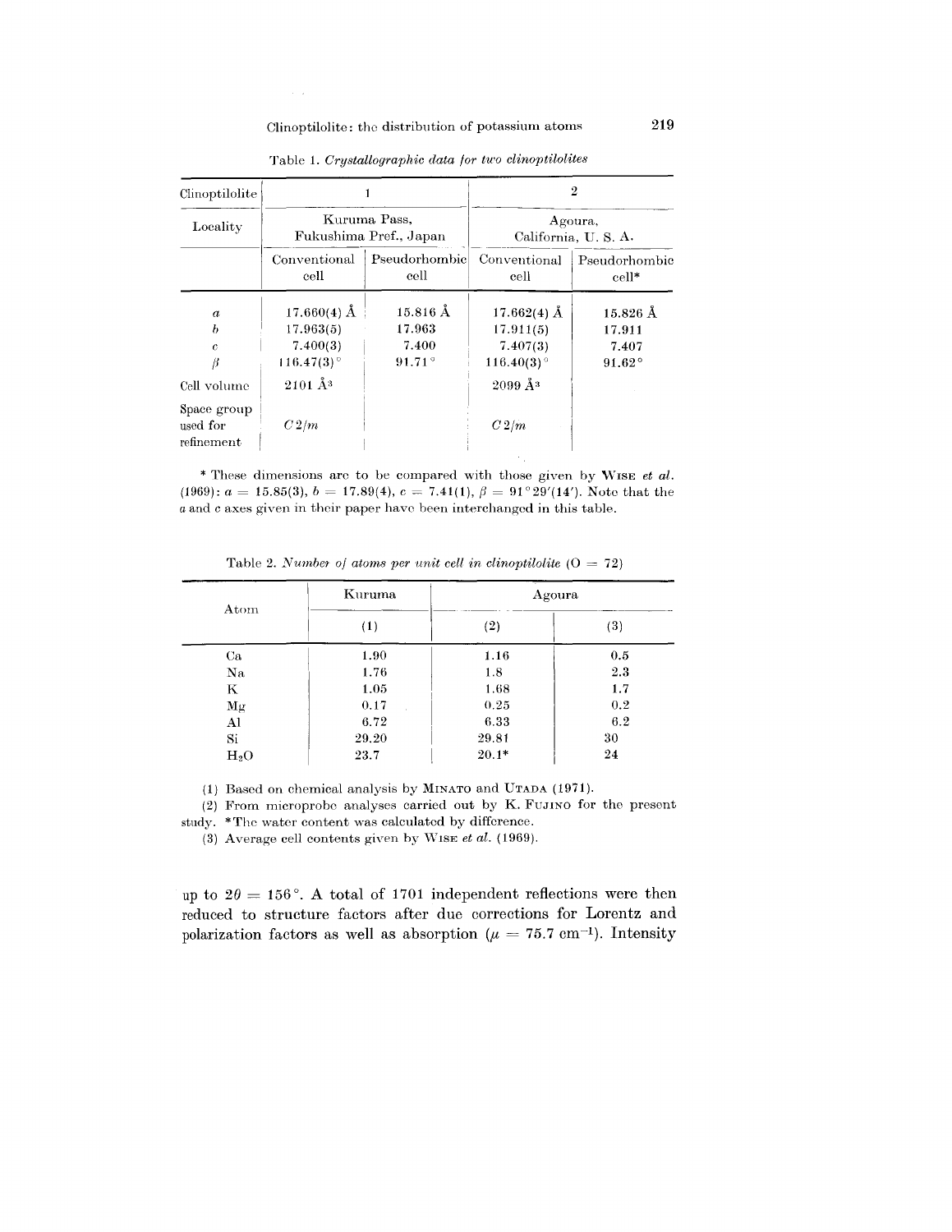collection for the Agoura clinoptilolite was executed in a way similar to the above. For this case, the unmodified crystal was used which had a crystal habit similar to that of the Kuruma specimen and dimensions of approximately  $0.21 \times 0.18 \times 0.04$  mm<sup>3</sup>. For this case we measured a total of 1951 independent reflections which comprise approximately  $81\frac{0}{0}$  of the total number of reflections in the CuK $\alpha$ limiting sphere. Long-exposure x-ray photographs, which were taken using a high-power source of  $CuK_{\alpha}$  radiation (40 kV, 100 mA), did not show any evidence of superstructure.

# **Determination and refinement of** structure

Structural investigations were initiated with that of the Kuruma clinoptilolite. A test was first made of calculating structure factors based on the atomic parameters of the *Om* structure of heulandite reported by MERKLE and SLAUGHTER (1968); this gave an *R* value of 0.22. For this calculation water molecules were excluded, and the form factor of Ca was used for exchangeable cations. After two cycles of refinement, using the ORFLS program (BUSING, MARTIN and LEVY, 1962), the value of *R* was reduced to 0.18. A three-dimensional differ-

| Heulandite                     |                     |       | Clinoptilolite   |
|--------------------------------|---------------------|-------|------------------|
| MERKLE and<br>SLAUGHTER (1968) | ALBERTI (1972)      |       | Present work     |
| Cm                             | Cm                  | C2/m  | C2/m             |
| Ca(2)<br>Ca(1)                 | Ca(1)<br>$Ca(1B)^*$ | Ca(1) | $M(1) = Na$ , Ca |
| Ca(3)                          | Ca(2)<br>$Ca(2B)^*$ | Ca(2) | $M(2) = Ca, Na$  |
|                                |                     |       | $M(3) = K$       |
|                                |                     |       | $M(4) = Mg$      |

Table 3. *Comparison of the notation of cation locations*

Ca(2B) to Ca(2) by twofold rotation; for the MERKLE-SLAUGHTER's structure. \* For space group  $C2/m$ , Ca(1B) is equivalent to Ca(1) by inversion, and the atomic location corresponding to  $Ca(2)$  of the ALBERTI's notation is missing.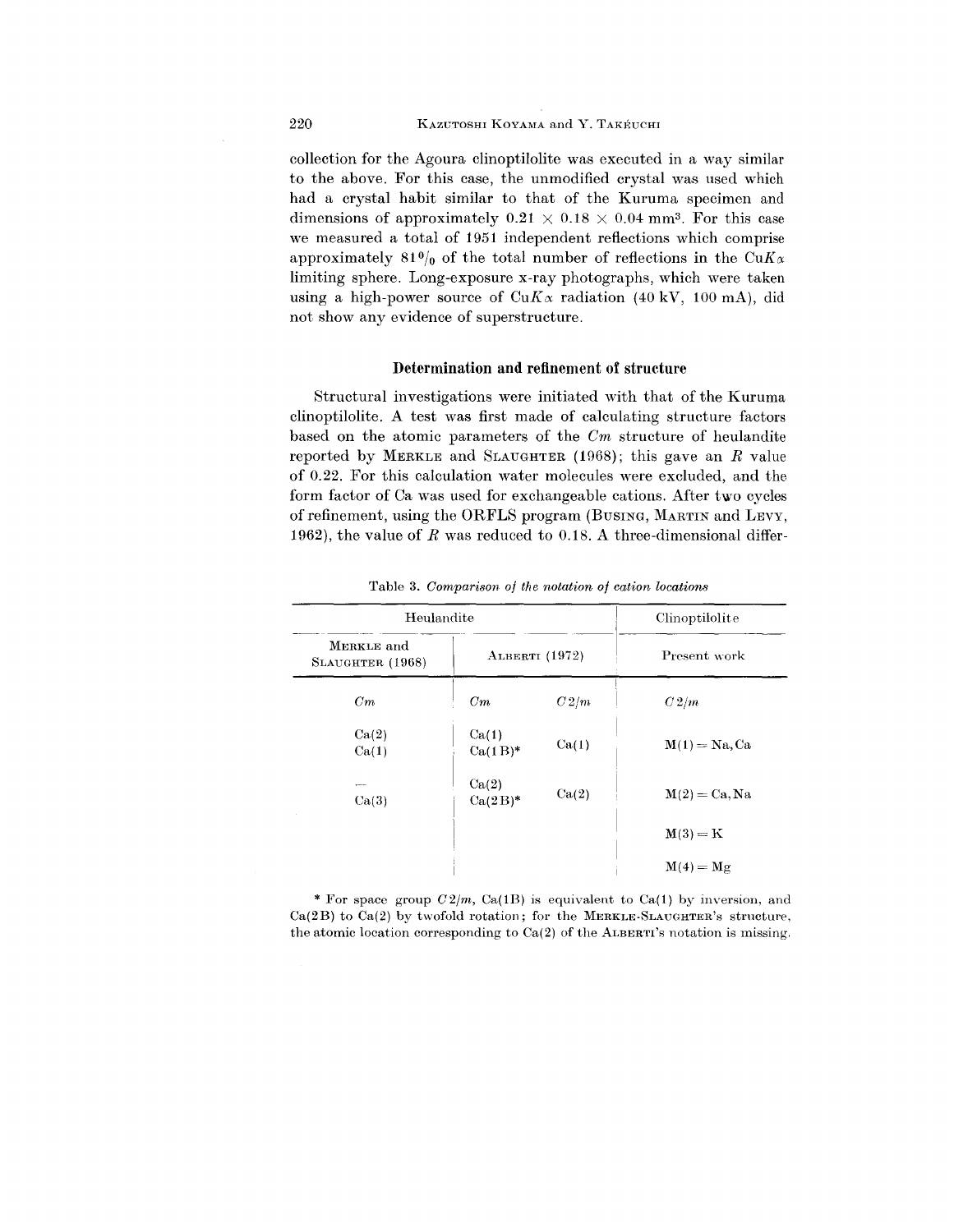

Fig. 1. Comparison of the Fourier section,  $y=0$ , of the Kuruma clinoptilol (left), and that of the Agoura clinoptilolitc (right). Note that the elongation of peaks, composites of K and  $W(1)$ , is more conspicuous for the Kuruma mineral than that for the Agoura mineral; the Kuruma specimen contains more of the water molecule at W(1). Densities are indicated by three contours:  $1 e \AA^{-3}$ ,  $5e \text{ Å}^{-3}$ , and  $10e \text{ Å}^{-3}$ 

ence Fourier map then revealed a peak at a location corresponding to Ca(2) in the Alberti's notation (Table 3); this position is missing in the Merkle-Slaughter structure. The map also revealed peaks corresponding to all water molecules in the Alberti structure of heulandite (ALBERTI, 1972). Thus general features of the structure of the Kuruma mineral was very closely similar to the Alberti  $C2/m$  structure of heulandite. Nevertheless, we continued the refinement based on *Om.*

After calcium atoms at the Ca(2) position and water molecules were added, several cycles of least-squares calculations further reduced the *R* value to 0.12. During these calculations, it was observed that, if each occupancy was fixed to unity, the temperature factors of  $H<sub>2</sub>O(1)$  and  $H<sub>2</sub>O(1B)$ , using ALBERTI's notation, showed unusually small values; they even showed a trend to be negative. If their temperature factors were, in turn, fixed to 1.0, the occupancy factors exceeded 1.0, to give a value of around 1.4. In the Fourier map, peak heights of these water molecules were very slightly higher than those of the cations. Noting that the peaks were elongated (Fig. 1), we decided that each of the peaks represented a cation and a water molecule. Since the peaks have neighbors of framework oxygen atoms and water molecules at distances of about 3 A, the cation is very likely to be a potassium atom. Once the Fourier peaks were treated in this way, the temperature factors and occupancy factors did not show any unusual value.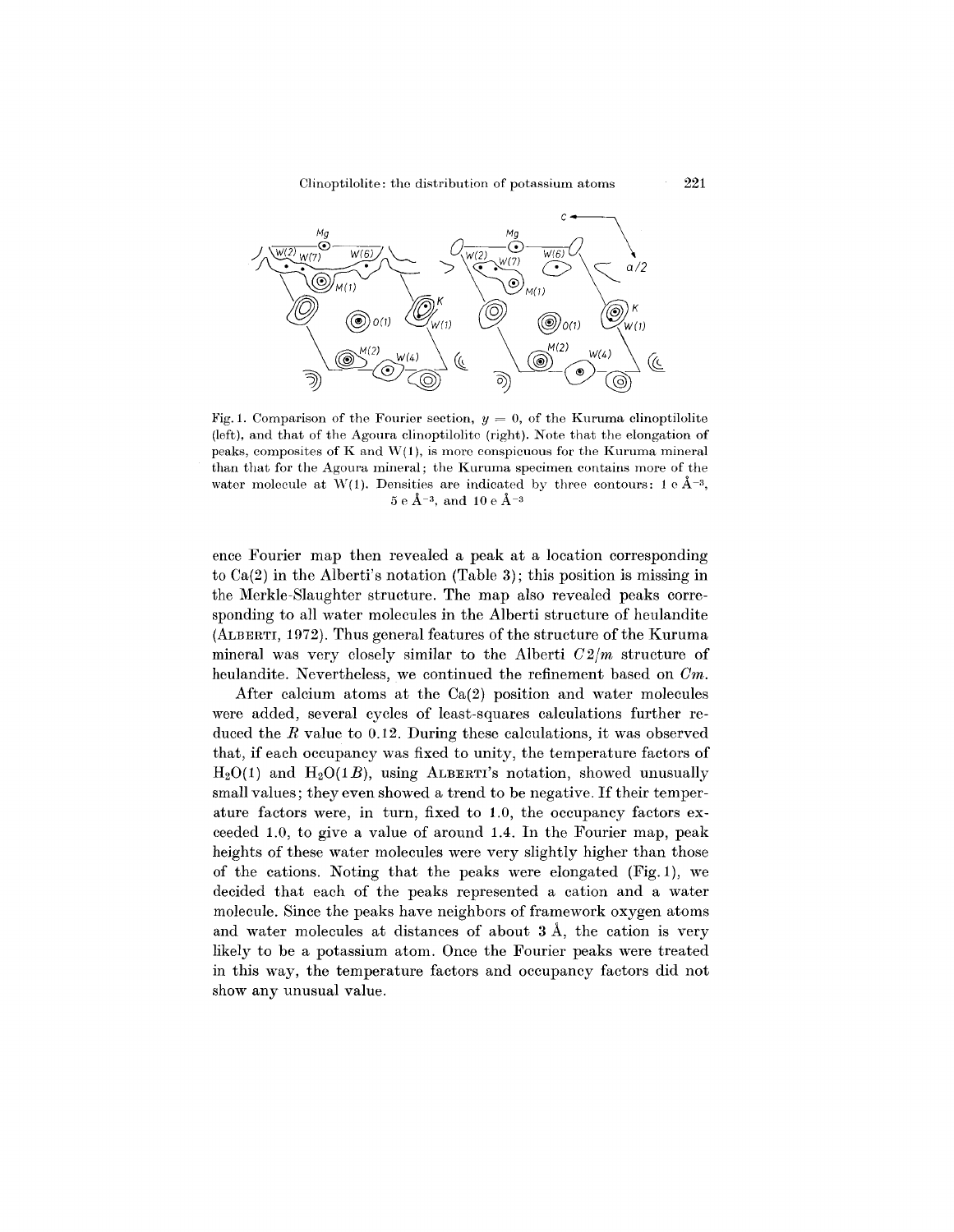At this stage, a calculation of bond lengths showed that the  $Ca(1)-O(H<sub>2</sub>O)$  and  $Ca(1B)-O(H<sub>2</sub>O)$  lengths were longer than the  $Ca(2)$ -O(H<sub>2</sub>O) and  $Ca(2B)$ -O(H<sub>2</sub>O) bonds. Since there are several lines of evidence (NISHI and TAKEUCHI, 1975; TAKEUCHI *et al., 1975)* that in a structure in which mutual substitution between Ca and Na takes place, the Na polyhedra tend to be larger than Ca polyhedra, we assumed that  $Ca(1)$  and  $Ca(1B)$  were occupied by Na and  $Ca(2)$ and *Ca(2B)* by Ca. With this modification isotropic refinement then converged to give  $R = 0.11$ . If anisotropic thermal parameters were introduced to the framework atoms and cations, the value was reduced to 0.08. However, temperatures factors of two of the framework oxygen atoms became negative, and an unusually short Si-O bond length, 1.55 A, was obtained. Inspection of the final electron-density

| Atom<br>site | Occupancy and<br>site contents | $\alpha$  | $\boldsymbol{y}$   | $\boldsymbol{z}$ |
|--------------|--------------------------------|-----------|--------------------|------------------|
| T(1)         | 1.0                            | 0.1792(1) | 0.1695(1)          | 0.0942(3)        |
| T(2)         | 1.0                            | 2122(1)   | 4107(1)            | 5029(3)          |
| T(3)         | 1.0                            | 2084(1)   | 1911(1)            | 7145(3)          |
| T(4)         | 1.0                            | 0656(1)   | 2986(1)            | 4134(3)          |
| T(5)         | 1.0                            | $\theta$  | 2156(1)            | $\theta$         |
| O(1)         | 1.0                            | 1975(5)   | 5                  | 4564(13)         |
| O(2)         | 1.0                            | 2329(3)   | 1224(3)            | 6109(9)          |
| O(3)         | 1.0                            | 1835(3)   | 1560(3)            | 8810(9)          |
| O(4)         | 1.0                            | 2357(3)   | 1056(3)            | 2489(8)          |
| O(5)         | 1.0                            | $\theta$  | 3214(5)            | 5                |
| O(6)         | 1.0                            | 0815(3)   | 1614(3)            | 0588(8)          |
| O(7)         | 1.0                            | 1273(4)   | 2331(4)            | 5461(9)          |
| O(8)         | 1.0                            | 0117(3)   | 2688(3)            | 1854(8)          |
| O(9)         | 1.0                            | 2126(3)   | 2525(3)            | 1837(8)          |
| O(10)        | 1.0                            | 1160(3)   | 3720(3)            | 4108(9)          |
| W(1)         | 0.75(3)                        | 218(1)    | $\tilde{\text{o}}$ | $-005(3)$        |
| W(2)         | 0.45(4)                        | 087(3)    | $\bf{0}$           | 897(8)           |
| W(3)         | 1.0                            | 078.7(7)  | 419.8(7)           | 964(2)           |
| W(4)         | 1.0                            | $\theta$  | 500                | 5                |
| W(5)         | 0.74(4)                        | $\theta$  | 088(3)             | $\overline{5}$   |
| W(6)         | 0.91(4)                        | 083(2)    | $\bf{0}$           | 267(6)           |
| W(7)         | 0.34(6)                        | 094(5)    | $\theta$           | 74(2)            |
| M(1)         | $0.36(1)$ Na, $0.24$ Ca        | 1427(8)   | $\theta$           | 667(2)           |
| M(2)         | $0.20(1)$ Na, $0.26$ Ca        | 0392(5)   | 5                  | 208(2)           |
| M(3)         | 0.37(1)K                       | 2562(6)   | $\rm 5$            | 084(2)           |
| M(4)         | $0.04(5)$ Mg                   | $\theta$  | $\boldsymbol{0}$   | 5                |

Table 4. *Atomic fractional coordinates of the Kuruma clinoptilolite*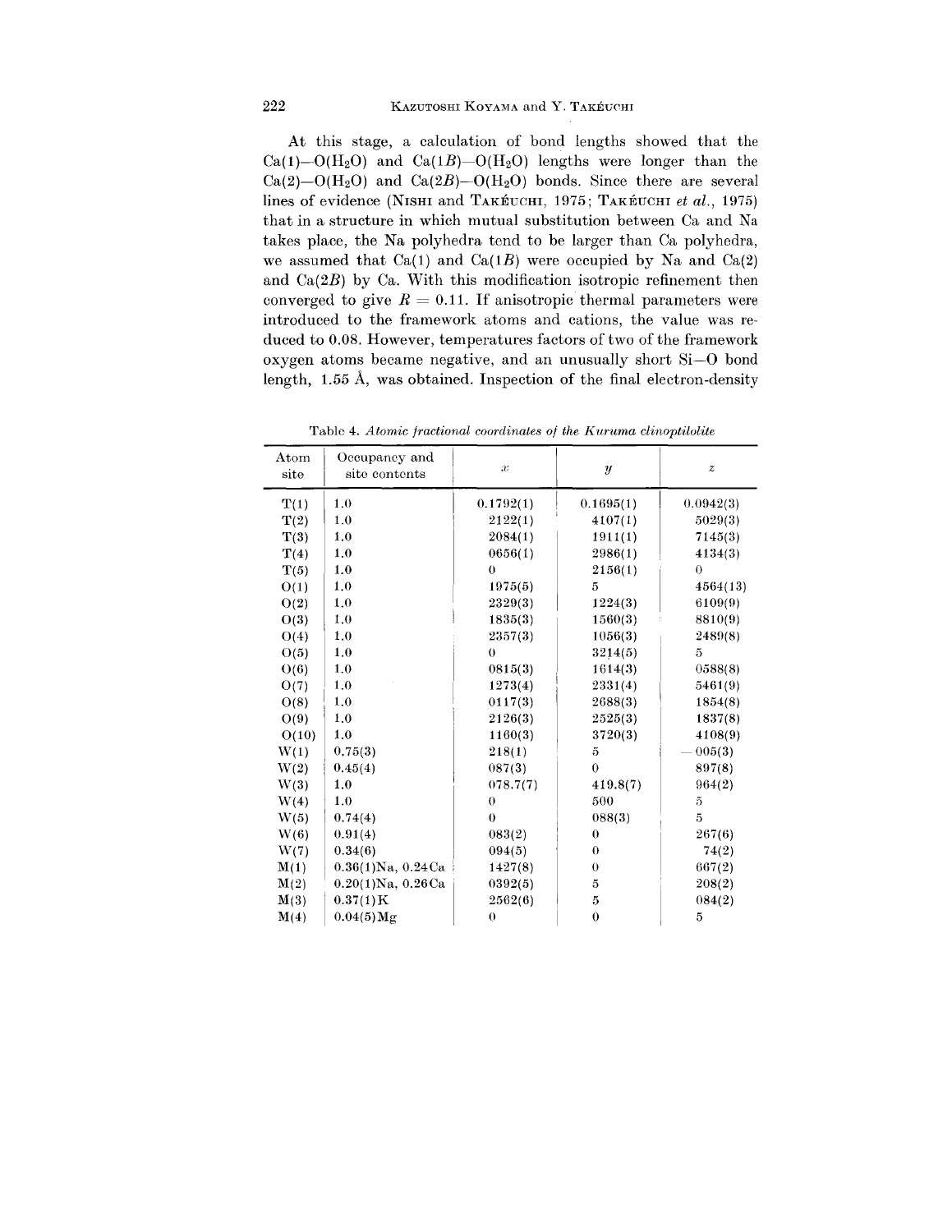| $\rm{Atom\ site}$ | $\beta_{11}$ | $\beta_{22}$ | $\beta_{33}$ | $\beta_{12}$ | $\beta_{13}$ | $\beta_{23}$                     |
|-------------------|--------------|--------------|--------------|--------------|--------------|----------------------------------|
| T(1)              | 4.2(5)       | 12.1(6)      | 120(4)       | $-0.3(5)$    | 10(1)        | 3(1)                             |
| T(2)              | 8.3(6)       | 8.9(5)       | 126(5)       | 0.0(5)       | 15(1)        | 2(1)                             |
| T(3)              | 6.3(6)       | 10.0(5)      | 113(4)       | 0.4(4)       | 13(1)        | 0(1)                             |
| T(4)              | 5.0(6)       | 10.9(5)      | 102(4)       | $-1.2(4)$    | 8(1)         | $-1(1)$                          |
| T(5)              | 6.0(8)       | 11.1(8)      | 114(6)       | $\theta$     | 12(2)        | $\Omega$                         |
| O(1)              | 29(3)        | 14(2)        | 185(22)      | $\theta$     | 30(7)        | $\theta$                         |
| O(2)              | 26(2)        | 20(2)        | 203(15)      | $-1(2)$      | 47(5)        | $-19(4)$                         |
| O(3)              | 28(2)        | 20(2)        | 169(14)      | $-3(2)$      | 40(5)        | 1(4)                             |
| O(4)              | 22(2)        | 21(2)        | 148(14)      | 11(2)        | 21(4)        | 22(4)                            |
| O(5)              | 31(3)        | 24(3)        | 222(23)      | $\theta$     | 65(8)        | $\theta$                         |
| O(6)              | 8(2)         | 16(2)        | 212(15)      | 1(1)         | 22(4)        | 4(4)                             |
| O(7)              | 25(2)        | 24(2)        | 174(15)      | 9(2)         | 5(5)         | 25(5)                            |
| O(8)              | 18(2)        | 24(2)        | 111(12)      | 0(2)         | $-3(4)$      | $-26(4)$                         |
| O(9)              | 14(2)        | 19(2)        | 200(15)      | $-6(1)$      | 22(4)        | $-17(4)$                         |
| O(10)             | 15(2)        | 18(2)        | 233(16)      | $-8(2)$      | 21(5)        | 3(5)<br>$\overline{\phantom{0}}$ |
| M(1)              | 42(5)        | 12(3)        | 259(33)      | $\theta$     | 33(11)       | $\bf{0}$                         |
| M(2)              | 12(3)        | 22(3)        | 322(27)      | $\theta$     | 11(7)        | $\bf{0}$                         |
| M(3)              | 38(4)        | 5(2)         | 257(22)      | $\theta$     | 51(8)        | $\theta$                         |

Table 5. Anisotropic thermal parameters  $(\times 10^4)$  of the Kuruma clinoptilolite of the form  $\exp -(\beta_{11}h^2 + \cdots + 2\beta_{12}hk + \cdots)$ 

map as well as difference Fourier map did not show any substantial deviation from the symmetry,  $C2/m$ . We therefore, finally decided to refine the structure based on *02jm.*

The refinement based on *02jm* was executed starting from the final atomic parameters obtained in the above procedure. For computations, an empirical weighting factor was used of the form  $w_i =$  $1/(a + F_0 + cF_0^2)$  (CRUICKSHANK, 1965) with  $a = 30, c = 0.0070$ During the refinement, it was found that the  $Ca(1)$  and  $Ca(2)$  positions in which Na and Ca respectively had been located, were, in fact, partially replaced respectively by Ca and Na. Further, the small peak at  $00\frac{1}{2}$  (Fig. 1) was found to be for Mg. For least-squares calculations, the following conditions were taken into account: (1) The occupancy factors of the cations and water molecules [excluding  $H<sub>2</sub>O(3)$  and  $H<sub>2</sub>O(4)$  were independently refined; no constraint was applied. (2) No constraint was applied to the isotropic temperature factors for water molecules even if they gave extremely high values. It is reasonable to assume that the high values are mainly due to positional disordering. Throughout the computations, form factors for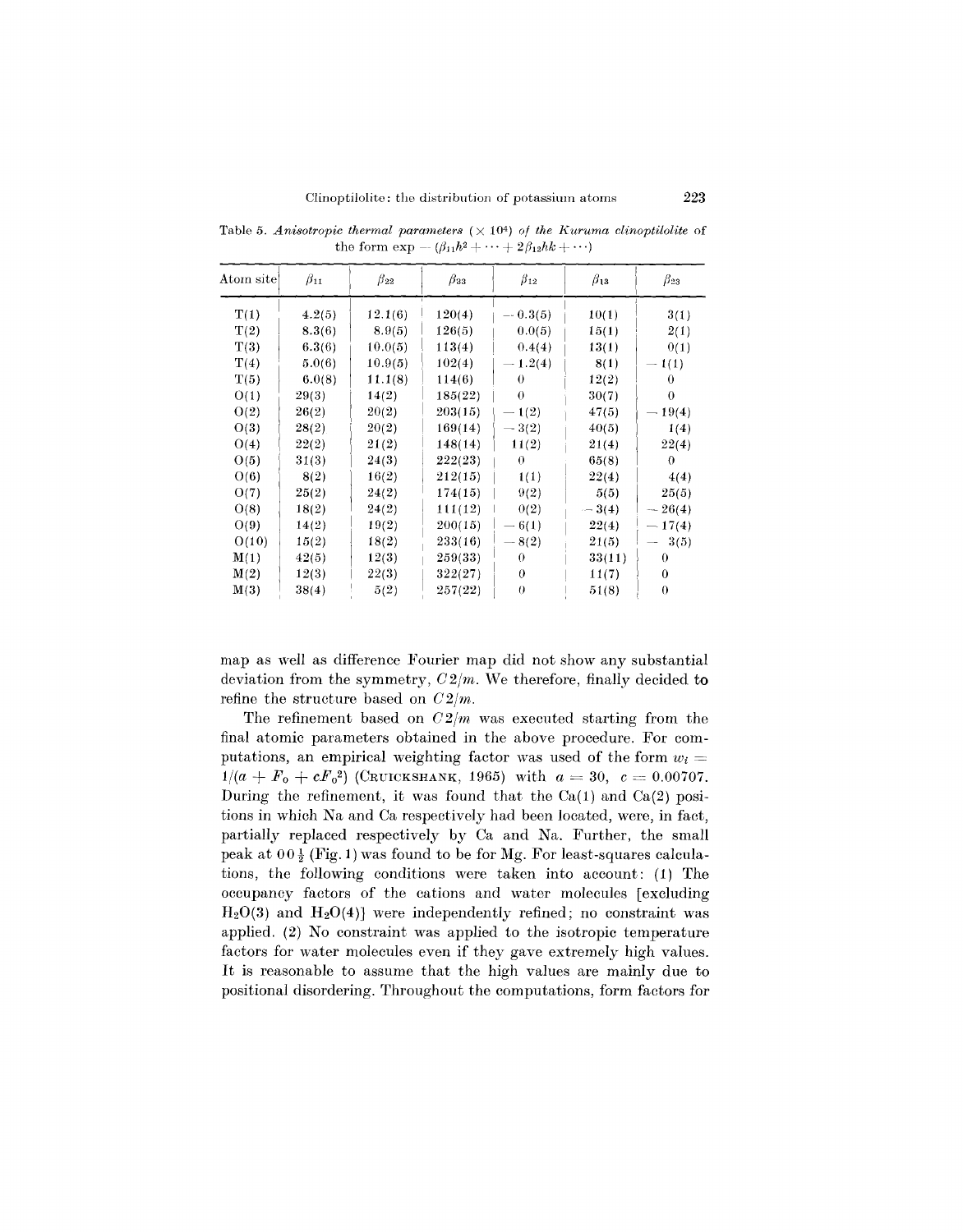# 224 KAZUTOSHI KOYAMA and Y. TAKÉUCHI

| $_{\rm Atom}$ | Occupancy and           | $\mathcal{X}$ | $\boldsymbol{y}$ | $\boldsymbol{z}$ |
|---------------|-------------------------|---------------|------------------|------------------|
| site          | site contents           |               |                  |                  |
|               |                         |               |                  |                  |
| T(1)          | 1.0                     | 0.17906(7)    | 0.16943(6)       | 0.0963(2)        |
| T(2)          | 1.0                     | 21334(7)      | 41099(6)         | 5040(2)          |
| T(3)          | 1.0                     | 20846(7)      | 19034(6)         | 7153(2)          |
| T(4)          | 1.0                     | 06623(7)      | 29837(7)         | 4148(2)          |
| T(5)          | 1.0                     | $\theta$      | 21651(9)         | $\bf{0}$         |
| O(1)          | 1.0                     | 1959(4)       | 5                | 4574(8)          |
| O(2)          | 1.0                     | 2336(2)       | 1204(2)          | 6144(6)          |
| O(3)          | 1.0                     | 1850(3)       | 1551(2)          | 8559(6)          |
| O(4)          | 1.0                     | 2333(2)       | 1041(2)          | 2509(5)          |
| O(5)          | 1.0                     | 0             | 3232(3)          | 5                |
| O(6)          | 1.0                     | 0808(2)       | 1627(2)          | 0555(5)          |
| O(7)          | 1.0                     | 1268(3)       | 2317(2)          | 5492(6)          |
| O(8)          | 1.0                     | 0122(2)       | 2702(2)          | 1856(5)          |
| O(9)          | 1.0                     | 2123(2)       | 2520(2)          | 1860(6)          |
| O(10)         | 1.0                     | 1188(2)       | 3718(2)          | 4148(6)          |
| W(1)          | 0.38(4)                 | 211(3)        | 500              | $-033(8)$        |
| W(2)          | 0.44(3)                 | 084(3)        | $\theta$         | 888(7)           |
| W(3)          | 1.0                     | 0777(6)       | 4206(5)          | 964(2)           |
| W(4)          | 1.0                     | $\theta$      | 5                | 5                |
| W(5)          | 0.76(3)                 | $\Omega$      | 095(2)           | 5                |
| W(6)          | 0.83(3)                 | 073(2)        | $\theta$         | 249(5)           |
| W(7)          | 0.42(3)                 | 096(3)        | $\theta$         | 756(7)           |
| M(1)          | $0.36(1)$ Na, $0.06$ Ca | 1428(11)      | $\theta$         | 667(2)           |
| M(2)          | $0.10(1)$ Na, $0.25$ Ca | 0393(4)       | 5                | 210(1)           |
| M(3)          | 0.44(1)K                | 2413(7)       | $\bf 5$          | 049(2)           |
| M(4)          | $0.10(1)$ Mg            | $\theta$      | $\bf{0}$         | $\overline{5}$   |

Table 6. *Atomic fractional coordinates of the Agoura clinoptilolite*

Si<sup>2+</sup>, Ca<sup>2+</sup>, K<sup>+</sup>, Na<sup>+</sup>, Mg<sup>2+</sup> and O<sup>-</sup>, were used; these were taken from the *International tables for x-ray crystallography* (1962). When we applied anisotropic temperature factors to atoms other than  $H_2O$ , the least-squares refinement finally converged to give an *R* value of  $0.080$  (weighted  $R = 0.105$ ) for all observed reflection

The refinement of the structure of the Agoura crystal was carried out starting with the final atomic parameters of the Kuruma mineral. For this case, the parameters *a* and c of the above-mentioned weighting factor, were respectively 30 and 0.0049. The final value of *R* was found to be  $0.058$  (weighted  $R = 0.088$ ) for all measured reflections. In Table 4 and Table 5 we give final atomic parameters of the Kuruma clinoptilolite, and in Table 6 and Table 7 those of the Agoura clinoptilolite. The temperature factors of water molecules and Mg are given in Table 8.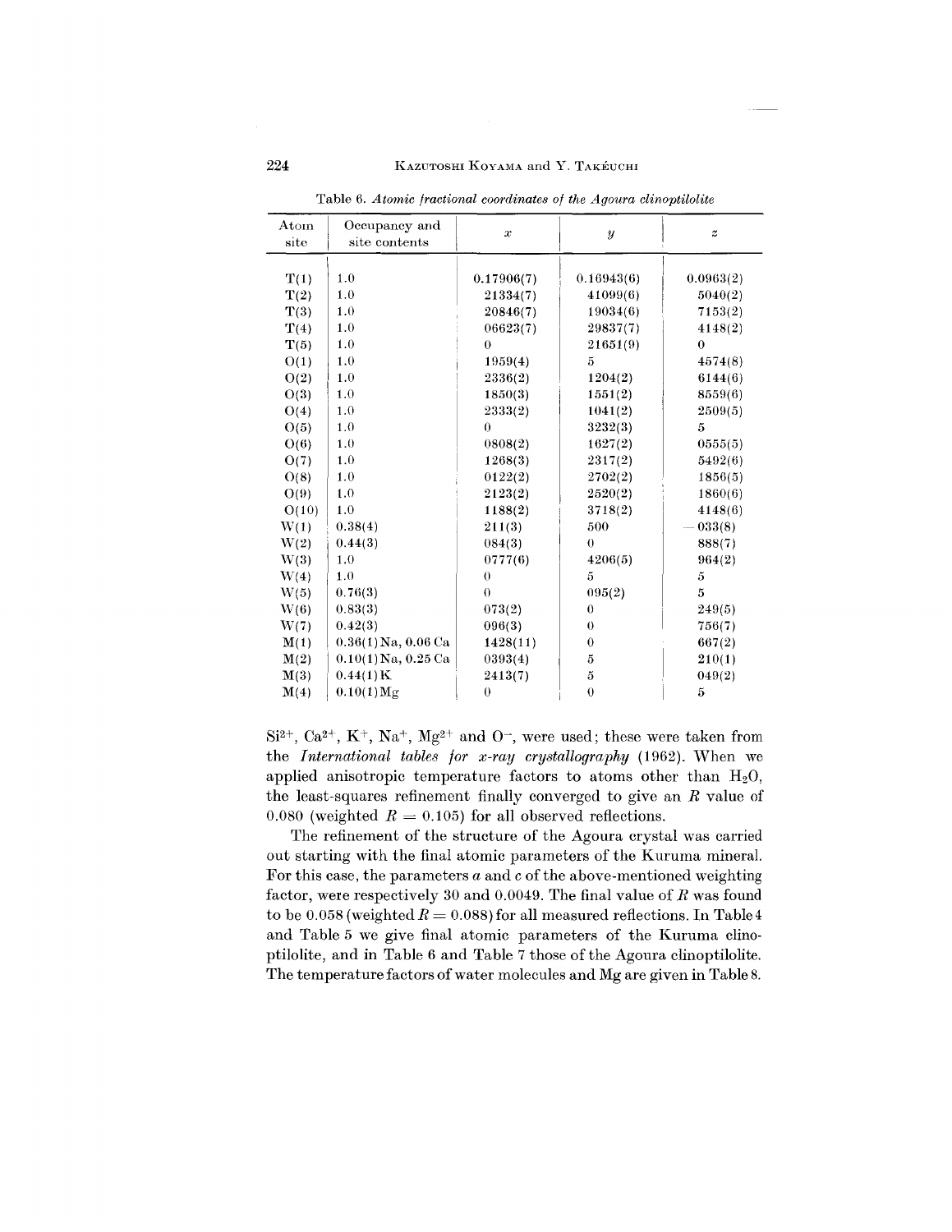| Atom site | $\beta_{11}$ | $\beta_{22}$ | $\beta_{33}$ | $\beta_{12}$                       | $\beta_{13}$ | $\beta_{23}$ |
|-----------|--------------|--------------|--------------|------------------------------------|--------------|--------------|
| T(1)      | 10.6(5)      | 10.3(3)      | 60(2)        | 0.1(3)                             | 16.0(9)      | 3.2(7)       |
| T(2)      | 12.6(5)      | 7.3(3)       | 70(3)        | 0.3(3)                             | 16.2(9)      | 0.8(7)       |
| T(3)      | 12.2(5)      | 8.7(3)       | 55(2)        | 0.7(3)                             | 17.6(9)      | 0.5(7)       |
| T(4)      | 10.8(5)      | 10.0(3)      | 61(3)        | 0.5(3)<br>$\overline{\phantom{a}}$ | 15.2(9)      | 0.2(7)       |
| T(5)      | 11.3(6)      | 10.1(5)      | 58(3)        | 0                                  | 14(1)        | $\theta$     |
| O(1)      | 32(2)        | 11(1)        | 146(13)      | $\theta$                           | 31(5)        | 0            |
| O(2)      | 32(2)        | 18(1)        | 165(10)      | 0(1)<br>$\overline{\phantom{0}}$   | 54(4)        | $-12(3)$     |
| O(3)      | 41(2)        | 19(1)        | 133(9)       | 2(1)<br>$\overline{\phantom{a}}$   | 55(4)        | 2(3)         |
| O(4)      | 27(2)        | 20(1)        | 92(8)        | 8(1)                               | 18(3)        | 5(3)         |
| O(5)      | 30(3)        | 24(2)        | 169(14)      | $\theta$                           | 56(5)        | $\bf{0}$     |
| O(6)      | 14(1)        | 15(1)        | 152(9)       | 0(1)                               | 24(3)        | 1(2)         |
| O(7)      | 30(2)        | 21(1)        | 159(10)      | 10(1)                              | 17(4)        | 24(3)        |
| O(8)      | 22(2)        | 23(1)        | 103(8)       | 1(1)                               | 11(3)        | $-21(3)$     |
| O(9)      | 17(1)        | 16(1)        | 178(10)      | 6(1)                               | 25(3)        | $-18(3)$     |
| O(10)     | 22(2)        | 16(1)        | 176(10)      | 6(1)<br>$\overline{\phantom{m}}$   | 30(3)        | $-1(3)$      |
| M(1)      | 83(10)       | 15(3)        | 358(37)      | $\theta$                           | 79(17)       | 0            |
| M(2)      | 20(3)        | 19(2)        | 235(20)      | $\theta$                           | 15(6)        | $\theta$     |
| M(3)      | 85(4)        | 19(1)        | 395(23)      | $\theta$                           | 138(9)       | $\bf{0}$     |

Table 7. Anisotropic thermal parameters  $(\times 10^4)$  of the Agoura clinoptilolite of the form  $\exp$  -  $(\beta_{11}h^2 + \cdots + 2\beta_{12}hk + \cdots)$ 

Table 8. Temperature *factors*, *B*, *of water* molecules and the magnesium ion in *clinoptilolite*

|      | Kuruma         | Agoura                       |
|------|----------------|------------------------------|
| W(1) | 4.4(3) $\AA^2$ | $6.2~\pm~1.2~\mathrm{\AA}^2$ |
| W(2) | $8.8 + 1.0$    | $14.6 + 1.1$                 |
| W(3) | 8.1(3)         | 9.5(2)                       |
| W(4) | 7.0(5)         | 7.4(4)                       |
| W(5) | $16.4 + 1.4$   | $22.1 + 1.1$                 |
| W(6) | $17.7 + 1.2$   | $19.1 + 1.0$                 |
| W(7) | $17.5 + 2.4$   | $10.2 + 1.2$                 |
| Mg   | $18.6 + 8.2$   | 1.1(4)                       |

# **Discussion**

The framework geometry of clinoptilolite is of the heulandite type (MERKLE and SLAUGHTER, 1968). The framework can be looked upon as consisting of slabs each of which is bounded by mirror planes and has a thickness of  $\frac{1}{2}b \simeq 9$  Å (Fig. 2). The slabs are joined together by oxygen atoms in the mirror planes to form the framework. **In** the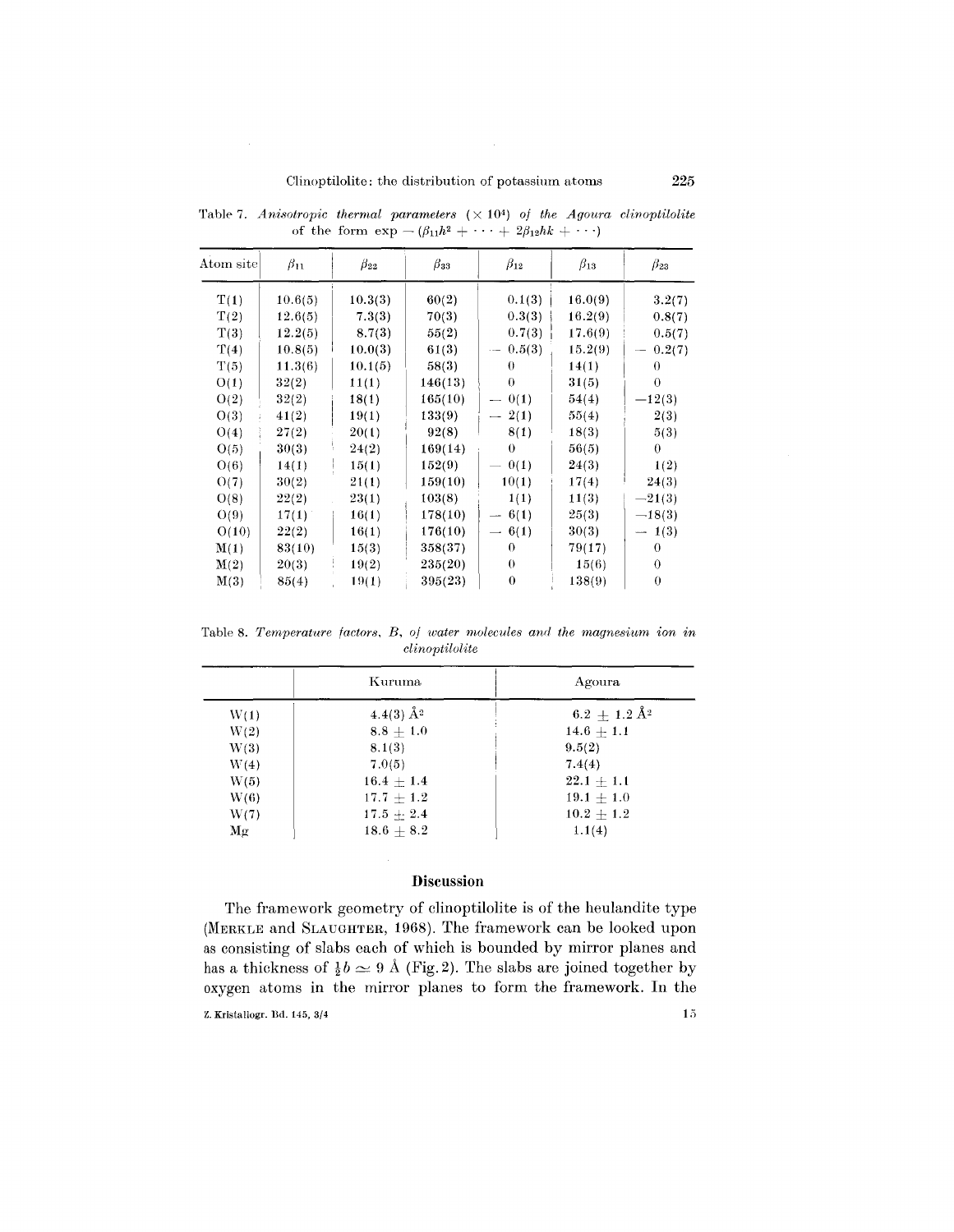

(a)



Fig. 2.  $(a)$  The b-axis projection of the tetrahedral framework illustrating the linking of tetrahedra by shared oxygen atoms about tetrahedral cations in the slab located at  $\frac{1}{4} < y < \frac{1}{2}$  (the origin is shifted to  $-\frac{1}{4}$ , 0,  $-\frac{1}{4}$ ). Shad oxygen atoms are those in the mirror plane at  $x$ ,  $\frac{1}{2}$ ,  $z$ , all other atoms being at lower levels than the mirror plane. Thus, for examplo, the four tetrahedra, II, III, **I,** and II S, with their mirror images, form an eight-member ring. This figure therefore depicts half walls of channels, each of which is cut along its extension; the notation and the extension direction of each channel are indicated.

(b) Corresponding stereo-plot, in which  $a$  is vertical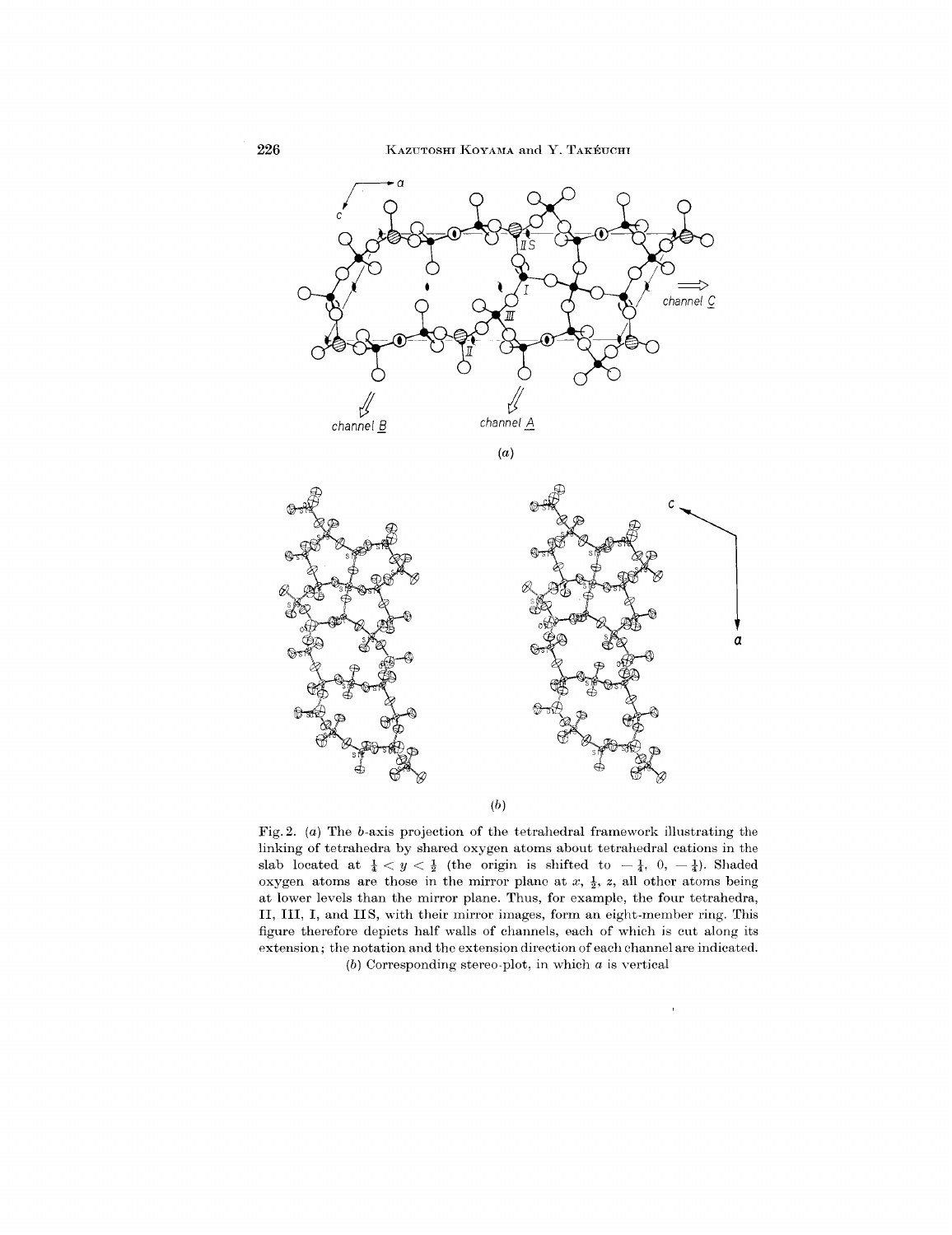Clinoptilolite: the distribution of potassium atoms 227



Fig. 3. The c-axis projection of the structure of the Agoura clinoptilolite. Notations for tetrahedra and oxygen atoms are indicated by Homan and Arabic figures respectively. To avoid confusion, only part of equivalent atoms are shown, especially in channel *A.* Symmetry axes and mirror planes are indicated. The origin is indicated by a small dot  $(a' = a \sin \beta)$ . CH10*c* and CH8*c* respective denote channel *A* and channel *n*

resulting framework, there are three channels (Fig.3) which we will designate channels *A, B,* and *C.* The first two are parallel to *c,* and are respectively comprised of ten-member rings and eight-member rings. The third one is parallel to *a,* and comprised of eight-member rings. Though MERKLE and SLAUGHTER (1968) pointed out that there is a fourth channel of eight-member rings lying at an angle of approximately  $50^\circ$  to the *a* axis, the above three channels are considered to be essential for a discussion of the structure.

# Distribution of Al in the framework

The T-O bond lengths are listed in Table 9. The overall mean T-O lengths are significantly smaller than those which would be found in feldspars (SMITH and BAILEY, 1963) having corresponding Al/Si ratios (Table 10). This situation suggests that the  $T-0$  bond lengths of the framework are reduced to compensate for weaker bonding to the cations. Evidence similar to this has been reported for mordenite varieties (MORTIER*et al.,* 1975); the reduction for dehydrat-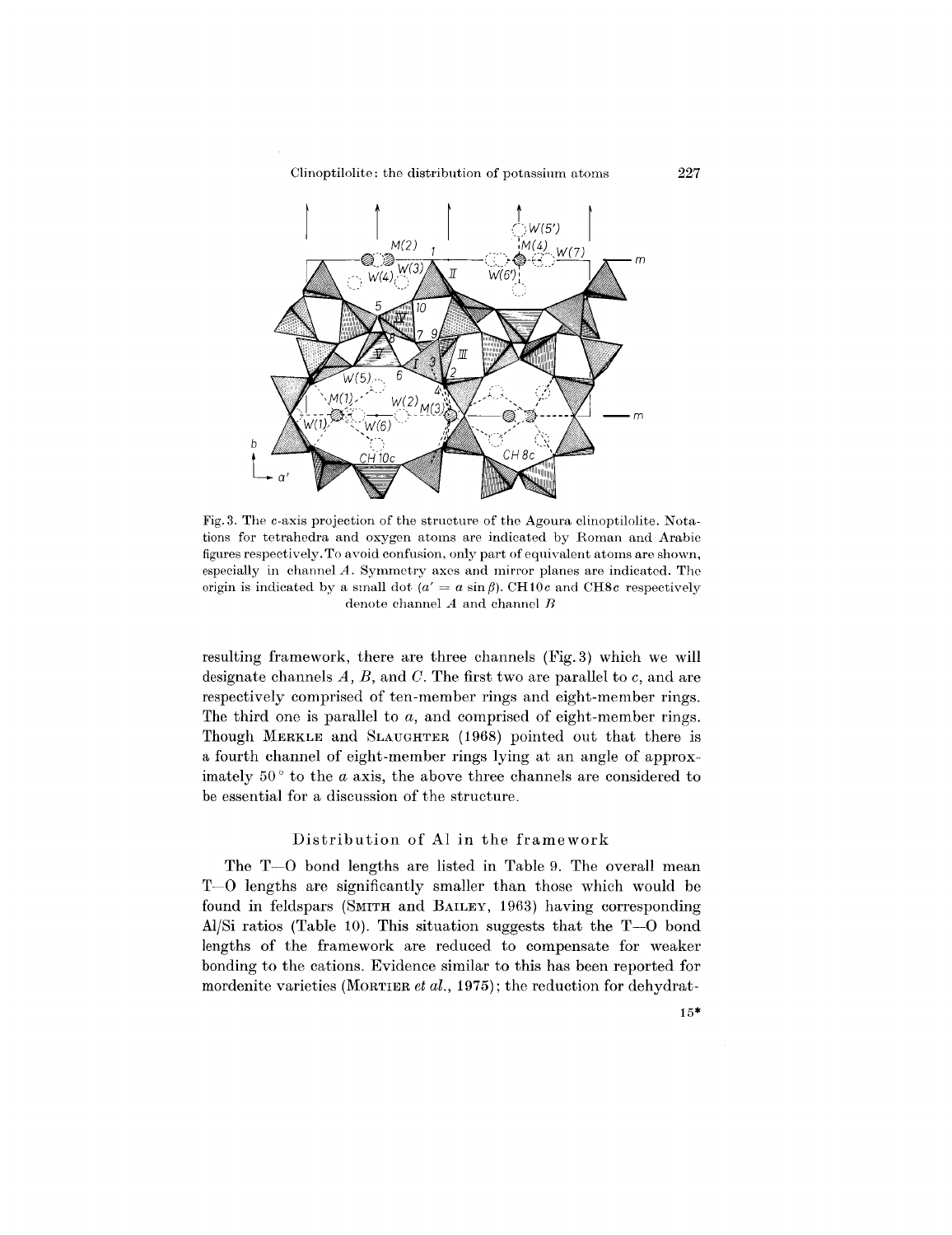|                                         | Kuruma            | Agoura    |                                  | Kuruma            | Agoura          |
|-----------------------------------------|-------------------|-----------|----------------------------------|-------------------|-----------------|
| $T(1) - O(3)$                           | $1.632 \text{ Å}$ | $1.628$ Å | $O(3) - O(4)$                    | $2.616 \text{ Å}$ | $2.612~\rm \AA$ |
| $-O(4)$                                 | 1.613             | 1.620     | $-0(6)$                          | 2.665             | 2.652           |
| $-\mathrm{O}(6)$                        | 1.632             | 1.628     | $-O(9)$                          | 2.694             | 2.690           |
| $-O(9)$                                 | 1.631             | 1.620     | $O(4) - O(6)$                    | 2.643             | 2.644           |
|                                         |                   |           | $-O(9)$                          | 2.680             | 2.688           |
| Mean                                    | 1.627             | 1.624     | $O(6) - O(9)$                    | 2.642             | 2.624           |
| $T(2) - O(1)$                           | 1.636             | 1.631     | $O(1) - O(2)$                    | 2.673             | 2.659           |
| $-O(2)$                                 | 1.654             | 1.641     | $-O(4)$                          | 2.652             | 2.617           |
| $-O(4)$                                 | 1.673             | 1.654     | $-O(10)$                         | 2.730             | 2.704           |
| $-O(10)$                                | 1.673             | 1.654     | $O(2) - O(4)$                    | 2.718             | 2.706           |
|                                         |                   |           | $-0(10)$                         | 2.745             | 2.713           |
| Mean                                    | 1.659             | 1.645     | $O(4) - O(10)$                   | 2.735             | 2.719           |
| $T(3)-O(2)$                             | 1.610             | 1.618     | $O(2) - O(3)$                    | 2.583             | 2.589           |
| $-O(3)$                                 | 1.609             | 1.623     | $-O(7)$                          | 2.619             | 2.638           |
| $-O(7)$                                 | 1.607             | 1.602     | $-O(9)$                          | 2.642             | 2.659           |
| $-\mathrm{O}(9)$                        | 1.614             | 1.628     | $O(3) - O(7)$                    | 2.618             | 2.623           |
|                                         |                   |           | $-\mathrm{O}(9)$                 | 2.660             | 2.685           |
| Mean                                    | 1.610             | 1.618     | $O(7) - O(9)$                    | 2.649             | 2.657           |
| $T(4)-O(5)$                             | 1.607             | 1.619     | $O(5) - O(7)$                    | 2.646             | 2.666           |
| $-O(7)$                                 | 1.606             | 1.617     | $-\mathrm{O}(8)$                 | 2.604             | 2.611           |
| $-\mathrm{O}(8)$                        | 1.614             | 1.615     | $  O(10)$                        | 2.582             | 2.595           |
| $- O(10)$                               | 1.597             | 1.610     | $O(7)-O(8)$                      | 2.617             | 2.642           |
|                                         |                   |           | $-O(10)$                         | 2.662             | 2.680           |
| Mean                                    | 1.606             | 1.615     | $O(8) - O(10)$                   | 2.662             | 2.627           |
| $T(5) - O(6)$ $\left[ \times 2 \right]$ | 1.627             | 1.616     | $O(6) - O(6)$                    | 2.609             | 2.596           |
| $T(5)-O(8)$ $\lceil \times 2 \rceil$    | 1.608             | 1.612     | $-O(8)$ $\lceil \times 2 \rceil$ | 2.653             | 2.643           |
|                                         |                   |           | $-0(8)$ [ $\times$ 2]            | 2.673             | 2.672           |
| Mean                                    | 1.618             | 1.614     | $O(8) - O(8)$                    | 2.586             | 2.588           |

Table 9. *Interatomic distances for tetrahedra in clinoptilolite*

Estimated errors in T-O bond lengths arc approximately  $\pm$  0.005 Å for the Kuruma elinoptilolite, and  $\pm$  0.004 Å for Agoura material, those in O-0 distances are  $\pm 0.009$  Å for the Kuruma, and  $\pm 0.007$  Å for Agoura elinoptilolite.

ed Ca mordenite, for example, amounts to  $1.9\%$ . Such an effect of the  $T-0$  bond-length reduction is expected to be different between clinoptilolite and heulandite because the major cations of the former are monovalent while those of the latter are bivalent. Unfortunately, however, the two reported heulandite structures are not accurate enough to discuss the difference.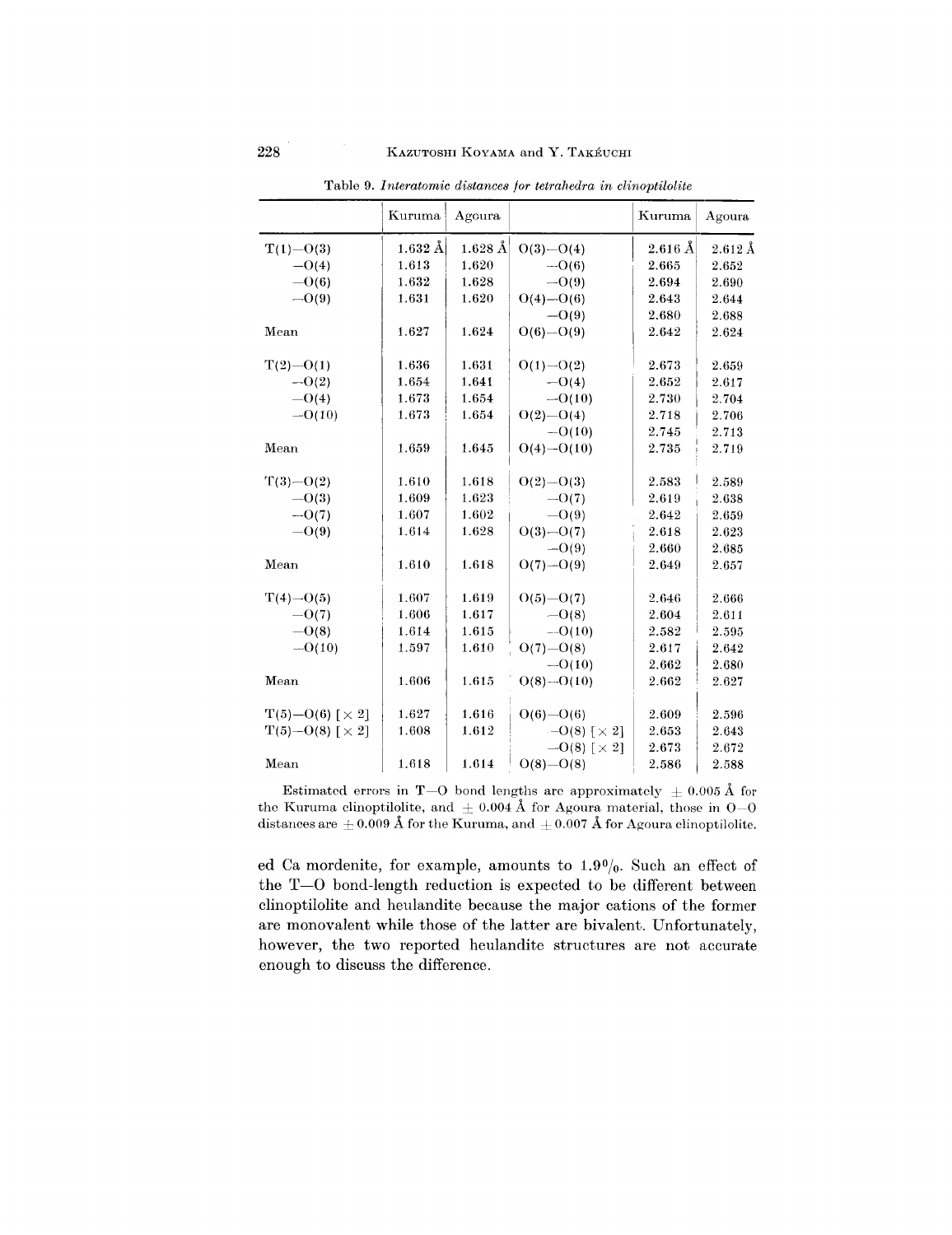### Clinoptilolite: the distribution of potassium atoms 229

|                                                                                | Clinoptilolite                                                 |                                                      | Heulandite                                    |                                                    |  |
|--------------------------------------------------------------------------------|----------------------------------------------------------------|------------------------------------------------------|-----------------------------------------------|----------------------------------------------------|--|
|                                                                                | Kuruma                                                         | Agoura                                               | <b>ALBERTI</b> (1972)                         | MERKLE and<br>SLAUGHTER (1968)                     |  |
| Major cations<br>per cell                                                      | $1.90 \text{ Ca}$<br>$1.76\,\mathrm{Na}$<br>$1.05\,\mathrm{K}$ | 1.16 Ca<br>$1.8$ Na<br>$1.68\,\mathrm{K}$            | 3.57 Ca<br>$1.26$ Na<br>$0.43\ {\rm K}$       | 3.5 <sub>Ca</sub><br>$0.4\;\mathrm{Sr}$<br>0.9K    |  |
| $Al/(Al + Si)$<br>Mean $T=O$<br>$T$ –O for feldspar <sup>*</sup><br>Difference | 0.19<br>$1.625 \,\text{\AA}$<br>1.637<br>$-0.79/0$             | 0.17<br>$1.624 \,\mathrm{\AA}$<br>1.635<br>$-0.60_0$ | 0.26<br>$1.636\,\AA$<br>1.646<br>$= 0.69_{0}$ | 0.26<br>$1.638\,\AA$<br>1.646<br>$-0.5\frac{0}{0}$ |  |

Table 10. *Comparison at mean* T-O *lengths*

SMITH and BAILEY, 1963.

Table 11. *Distribution of* Al *over tetrahedral positions in*  $C2/m$  *structures of the heulandite group*

| Tetrahedral | Clinoptilolite     | Heulandite* |             |
|-------------|--------------------|-------------|-------------|
| position    | Kuruma             | Agoura      |             |
|             | 20 <sup>0</sup> /0 | 170/0       | $22^{0}/_0$ |
| 2           | 42                 | 31          | 42          |
| 3           | 9                  | 13          | 27          |
| 4           | 6                  | 11          | 12          |
| 5           | 14                 | 10          | 28          |

berti's bond lengths (ALBERTI, 1972); the results are essentially the same as Calculated, based on the procedure described in the text, from the AI. those assumed by ALBERTI.

The Al distribution was estimated using the same procedure as given by MORTIER *et al.* (1975); after due corrections of the  $T-0$  bond lengths for the  $T-O-T$  angle, the fractional Al content of *i*th tetrahedron is calculated as  $(l_i - L)/0.15 + r$ . Here,  $l_i =$  mean T-O length of  $i$ th tetrahedron,  $L =$  over-all mean of T $-$ O bond length, and  $r =$  AI/S The procedure is based on the assumption that Al-O is longer than Si-O by 0.15 Å. The observed mean  $T-O-T$  angles for tetrahedra are: 143.1 (142.8), 147.3 (147.7),151.3 (151.0),151.1 (151.8) and 144.9  $(144.5)$ <sup>°</sup> respectively for T(1), T(2), T(3), T(4) and T(5) for Agoura clinoptilolite, the figures in parentheses being for the Kuruma clinoptilolite. In Table **11,** which gives the results, we observe that Al tends to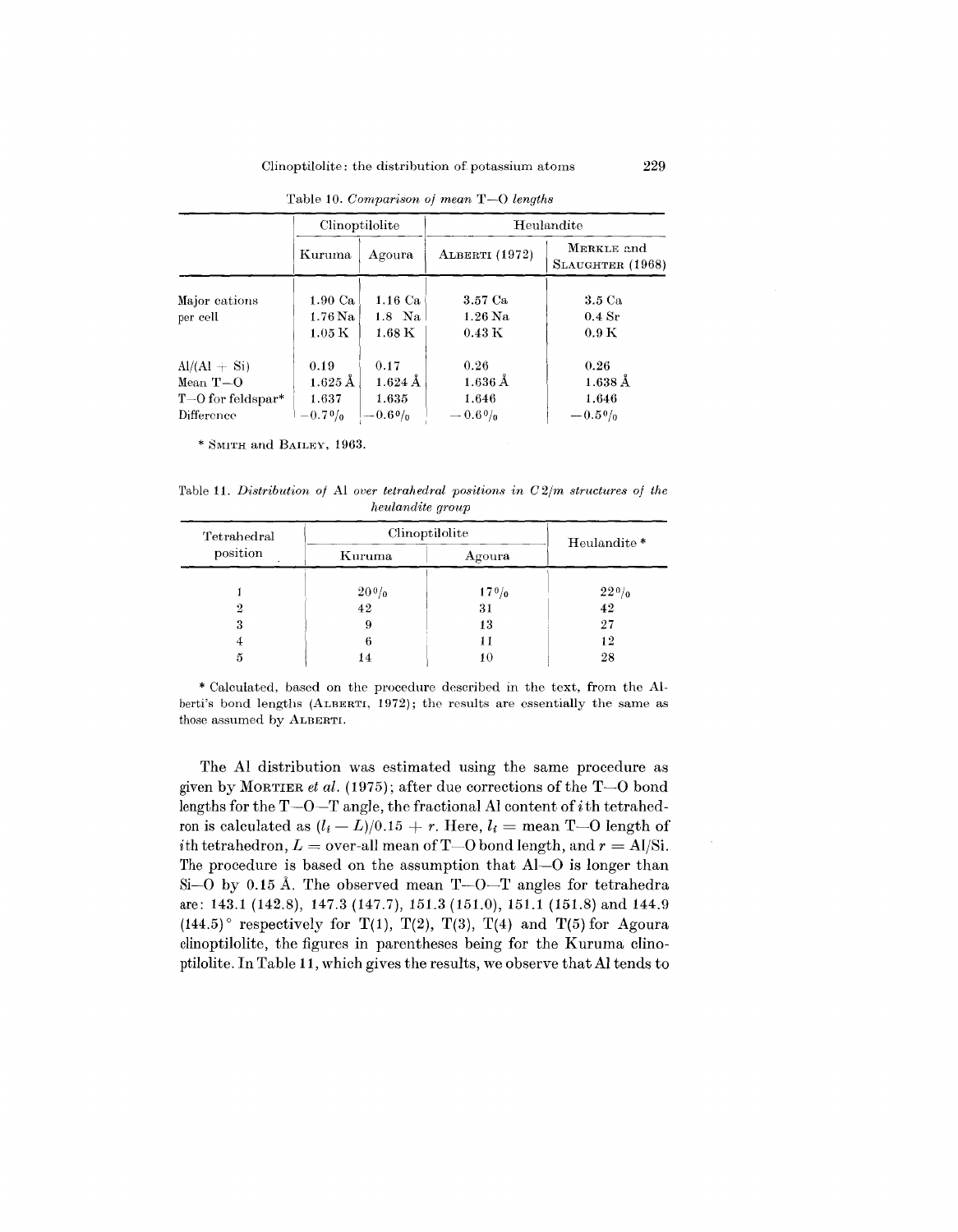prefer (T2) over other tetrahedral positions. All oxygen atoms about  $T(2)$  are indeed bonded to cations. In the cases of the  $T(1)$  and  $T(3)$ tetrahedra, only two oxygen atoms are bonded to cations, while in the case of the T(4) tetrahedron, one oxygen atom is bonded to the cations. The lowest Al content in the  $T(5)$  tetrahedron of the Agoura clinoptilolite is in accord with the situation that no oxygen atoms about  $T(5)$ has cation neighbors.

### Distribution of cations

The cation- $O(H_2O)$  bond lengths are listed in Table 12. Among the four kinds of cation positions,  $M(1)$  and  $M(2)$  correspond to the positions which have so far been reported for the heulandite structure (MERKLE and SLAUGHTER, 1968; ALBERTI, 1972), while  $M(3)$  and  $M(4)$ are new positions which we found in the present study. Another

|                                         | Kuruma            | Agoura              |
|-----------------------------------------|-------------------|---------------------|
| M(1)<br>$O(2)\;[\,\times \,2]$          | $2.85~\text{\AA}$ | $2.82~\mathrm{\AA}$ |
| W(1)                                    | 2.61              | 2.80                |
| W(2)                                    | 2.32              | 2.30                |
| $W(5)$ $\lceil \times 2 \rceil$         | 2.76              | 2.83                |
| W(6)                                    | 2.66              | 2.77                |
| M(2)<br>O(1)                            | 2.57              | 2.55                |
| $O(10)$ $\lceil \times 2 \rceil$        | 2.75              | 2.77                |
| $W(3)$ [ $\times 2$ ]                   | 2.38              | 2.36                |
| $W(3)'$ $\lceil \times 2 \rceil$        | 2.64              | 2.63                |
| W(4)                                    | 2.54              | 2.53                |
| M(3)<br>$O(2)$ [ $\times$ 2]            | 3.10              | 3.17                |
| $O(3)$ $\lceil \times 2 \rceil$         | 2.97              | 3.01                |
| $O(4)$ $\left[\times 2\right]$          | 3.16              | 3.08                |
| W(2)                                    | 2.71              | 2.91                |
| $W(3)$ $\lceil \times 2 \rceil$         | $3.20\,$          | 3.03                |
| M(4)<br>$W(5)$ $\lceil \times 2 \rceil$ | 1.59              | 1.70                |
| $W(6)$ [ $\times$ 2]                    | 2.71              | 2.69                |
| $\mathrm{W}(7)$ [ $\times$ 2]           | 1.81              | 1.90                |

Table 12. M ~O*distances in clinoptilolite*

Estimated errors in M-O and M-W distances are respectively  $\pm$  0.01 Å and  $\pm 0.04$  Å for the Kuruma clinoptilolite,  $\pm 0.01$  Å and  $\pm 0.03$  Å for the Agoura mineral.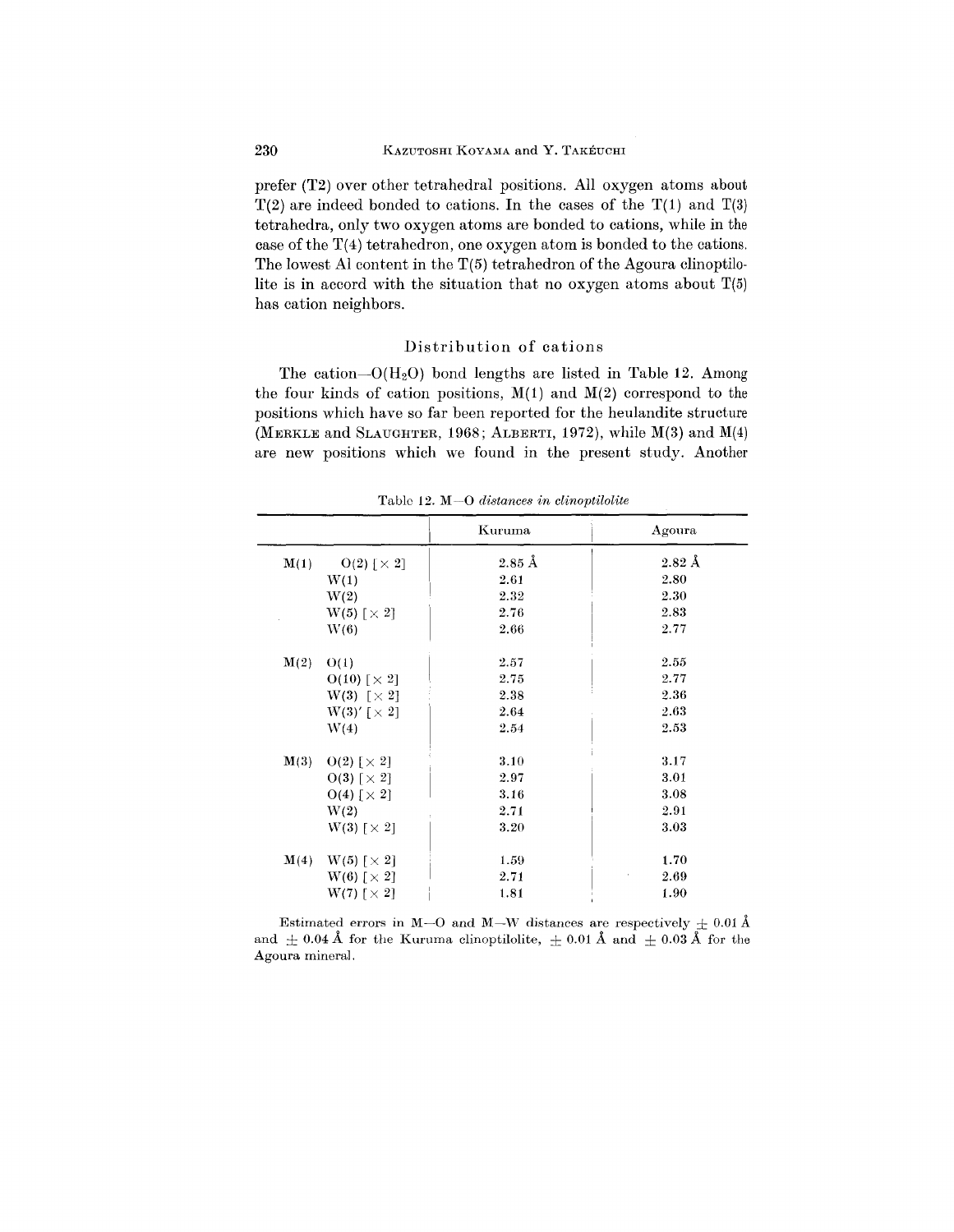position, 0(3), which ALBERTI (1975) reported for the clinoptilolite structure, will be discussed later.

 $M(1)$  is located in channel A, being coordinated by two framework oxygen atoms,  $O(2)$  [ $\times 2$ ], and five water molecules (Fig. 4). Among the five water molecules, W(5) is located on a twofold axis, giving rise



Fig. 4. The contents in channel  $A$ , showing the arrangement of the  $M(1)$  positions and their neighbors; interatomic distances of the Agoura clinoptilolite are indicated. The broken lines do not necessarily mean hydrogen bondings. Since the occupancies of atoms at  $M(1)$  and those of water molecules are low, this kind of link is not actually formed in the channel. The water molecule,  $W(2)$ may not be associated with the atom at the  $M(1)$  position (see text)

Fig. 5. The contents in channel *B,* showing the arrangement of the M(2) position and their neighbors; interatomic distances for the Agoura clinoptilolite are indicated. This is the projection onto a plane which is rotated  $10^{\circ}$  about c from the (010) plane. Note that cations can not occupy simultaneously the pair of positions,  $M(2)$  and  $M(2')$ ; the infinite chain as indicated in this figure is not actually formed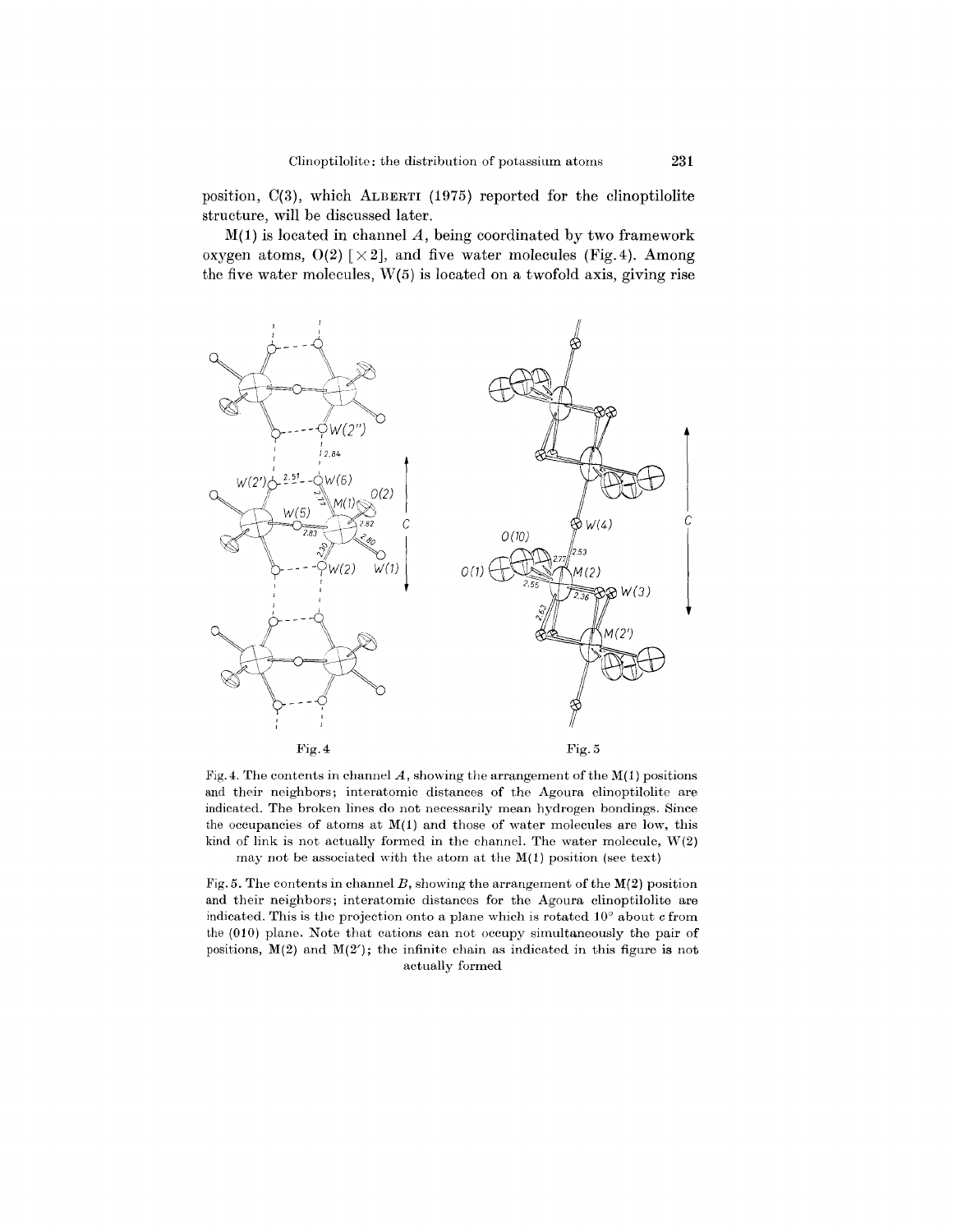

Fig. (3. The a-axis projection of the eight-member ring of channel *C,* showing the potassium atom at the  $M(3)$  position of the Agoura clinoptilolite (left) ( $c' = c \sin \beta$ ). The corresponding ring in the structure of houlandite  $B$  (ALBERTI, 1973) is compared at the right, in which some of tho oxygen atoms about Si are omitted

to a pair of polyhedra about  $M(1)$ . In the  $M(1)$  position, there are located Na and Ca. In the cases of both the Kuruma and Agoura minerals, the content of Na in the position is higher than that of Ca. In the Agoura mineral, especially, the position is occupied essentially only by Na. ALBERTI (1975) found in his Agoura specimen a very short  $M(1)$ -W(2) distance of 1.75 Å; W(2) is not associated with  $M(1)$ . Our  $M(1)$ -W(2) distances, 2.30 Å for the Agoura mineral and 2.32 Å for the Kuruma mineral, are short distances ordinarily acceptable for Na, Ca compounds. However, the low occupancy of W(2) would seem to support ALBERTI'S view. We shall come to discuss this point later.

M(2), which is located in channel *B,* has neighbors of three framework oxygen atoms and five water molecules (Fig. 5). In this position, which is for Na and Ca, the occupancy of Ca tends to be higher than that of Na. The observed bond lengths are in good accord with the difference in site content between  $M(1)$  and  $M(2)$ ; the average bond length in the  $M(1)$  polyhedron is significantly longer than that in the  $M(2)$  polyhedron (Table 12). As observed in Fig.5,  $M(2)$  and  $M(2)'$ , which are related to each other by a twofold operation, are separated only by 2.76 A; concurrent occupation of atoms in such a paired position is not likely.

M(3) is located in channel *C* at nearly the center of its eight-member ring. This position for K is coordinated by six framework oxygen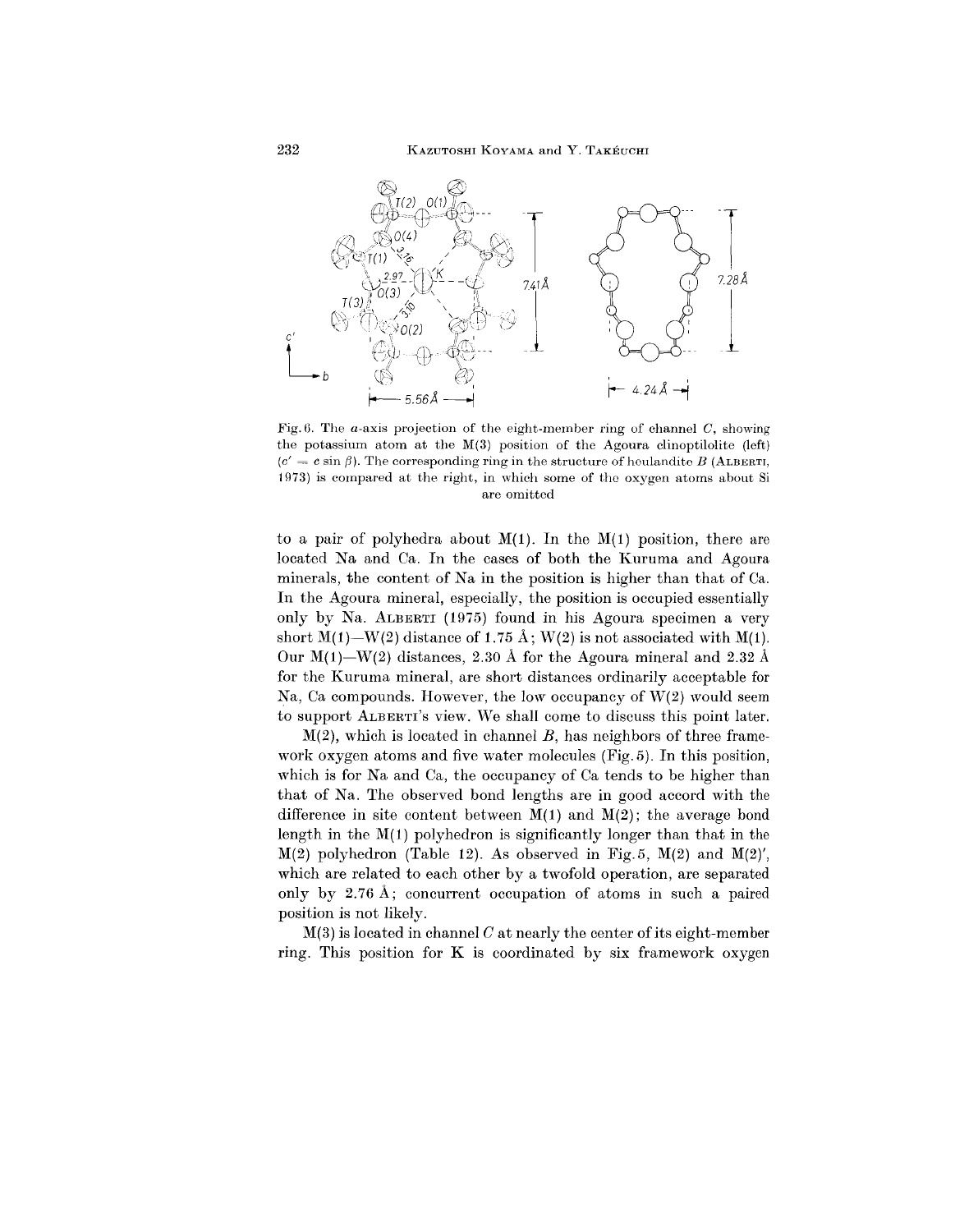atoms and three water molecules (Fig. 6). Since the separation between  $M(3)$  and  $W(1)$  is very small  $(0.71 \text{ Å}$  for the Kuruma mineral, 0.61 A for the Agoura mineral) and accordingly occupancies at these positions are small, it would certainly be difficult to detect the M(3) position separately from  $W(1)$  unless the crystals have high potassium contents. It is expected that, in the heulandite structures worked out by MERKLE and SLAUGHTER(1968) and by ALBERTI (1972), the potassium atoms are located at the positions corresponding to M(3). The  $M(3)$  possition is also close to  $M(1)$ ; concurrent occupation of K at  $M(3)$  and Na, Ca at  $M(1)$  is not permissible. Such a forbidden pair of atomic positions characteristic of the clinoptilolite structure is given in Table 13. The location of the potassium atoms at this position is, as will be discussed later, closely related to the thermal stability of the heulandite-group zeolites.

| Pair                                          | Distance between the paired positions |                      |
|-----------------------------------------------|---------------------------------------|----------------------|
|                                               | Kuruma                                | Agoura               |
| $M(1) - M(3)$                                 | $1.91 \text{ Å}$                      | $2.19\,\mathrm{\AA}$ |
| $-M(4)$                                       | 2.26                                  | 2.26                 |
| $M(2)$ -- $M(2)'$                             | 2.76                                  | 2.79                 |
| $M(3) - W(1)$                                 | 0.71                                  | 0.61                 |
| $\sqrt{\mathrm{W(7)}}\text{---}\mathrm{W(2)}$ | 1.22                                  | 1.09 <sup>6</sup>    |
| $-M(1)$                                       | 1.20                                  | **<br>1.25           |
| $-M(3)$                                       | 2.37                                  | 2.19                 |

 $\frac{1}{2}$ Table 13. *Forbidden pair of atomic positions* \* *in clinoptilol* 

\* The pair of atomic positions at which concurrent occupation of atoms is not permissible.

\*\* Refer to the text.

 $M(4)$ , which is occupied by Mg (or Al), is located, like  $M(1)$ , in channel *A,* but at a center of inversion. Although the occupancy at this position is very small, its existence is conclusive from the results of difference syntheses and least-squares refinements. This position is coordinated by six water molecules which occupy the vertices of an octahedron (Fig, 7). Making allowance for considerable positional disorder of water molecules, we consider that the *Mg-HzO* bond lengths (Table 12) are of reasonable value. As observed in Table 2, the Agoura mineral has excess of 0.14 **Al** for the 36 tetrahedral cations.

The M(4) position may accommodate these excess atoms.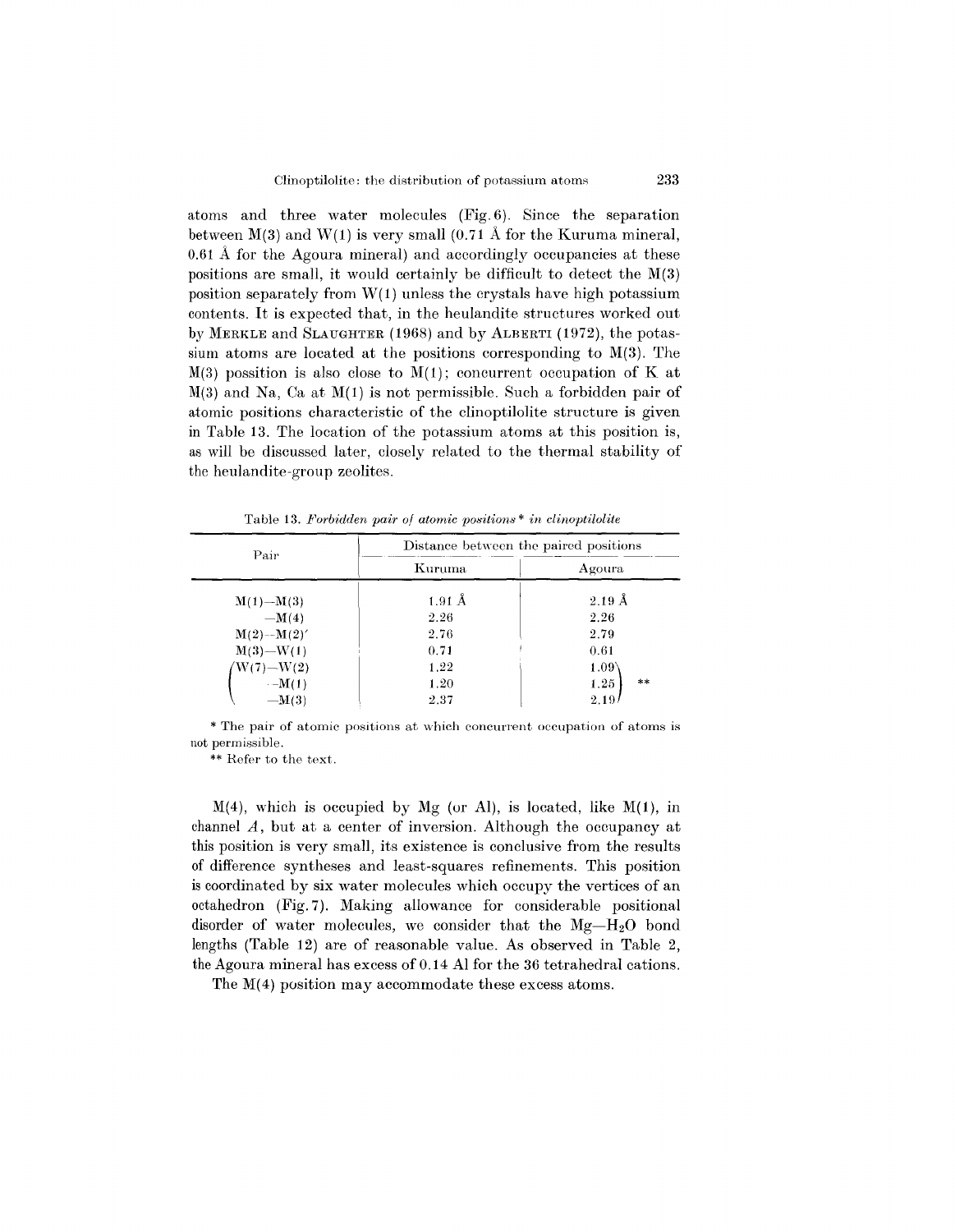

Fig.7. Neighbors of cation positions (views approximately along the *a* axis, the mirror plane being horizontal). The atomic distances which are missing here will be found in Fig. 4, Fig.  $5$  or Fig.  $6$ 

# Water molecules

Water molecules contained in the heulandite-group zeolites may, in general be calssified into two categories. Those which fall in the first category have a maximum occupancy, 1.0, regardless of the change in chemical composition. Those which fall in the second category have variable occupancies; their occupancy may change from one specimen to another.

We find that, for clinoptilolite,  $W(3)$  and  $W(4)$  are the constant water molecules which have the maximum occupancy. The situation is same as that of the heulandite (MERKLE and SLAUGHTER, 1968; ALBERTI, 1972). Both of the water molecules are located in channel *C* and tightly bonded to  $M(2)$  cations. The fact that  $W(3)$  and  $W(4)$ are shared by two adjacent  $M(2)$  positions (Fig.5) is undoubtedly related to the constancy of these water molecules. W(3) has an additional cation neighbor, K, at a distance of about 3 A.

Among water molecules which belong to the second category, W(5) and W(6) tend to have higher occupancies. This fact is explainable because these water molecules are associated with both  $M(1)$  and  $M(4)$ . Though  $W(2)$  has two near cation positions,  $M(1)$  and  $M(3)$ , it has very low occupancy for the both the Kuruma and Agoura minerals. **In** this case,  $W(2)$  would probably be associated with only  $M(3)$ ; the occupancy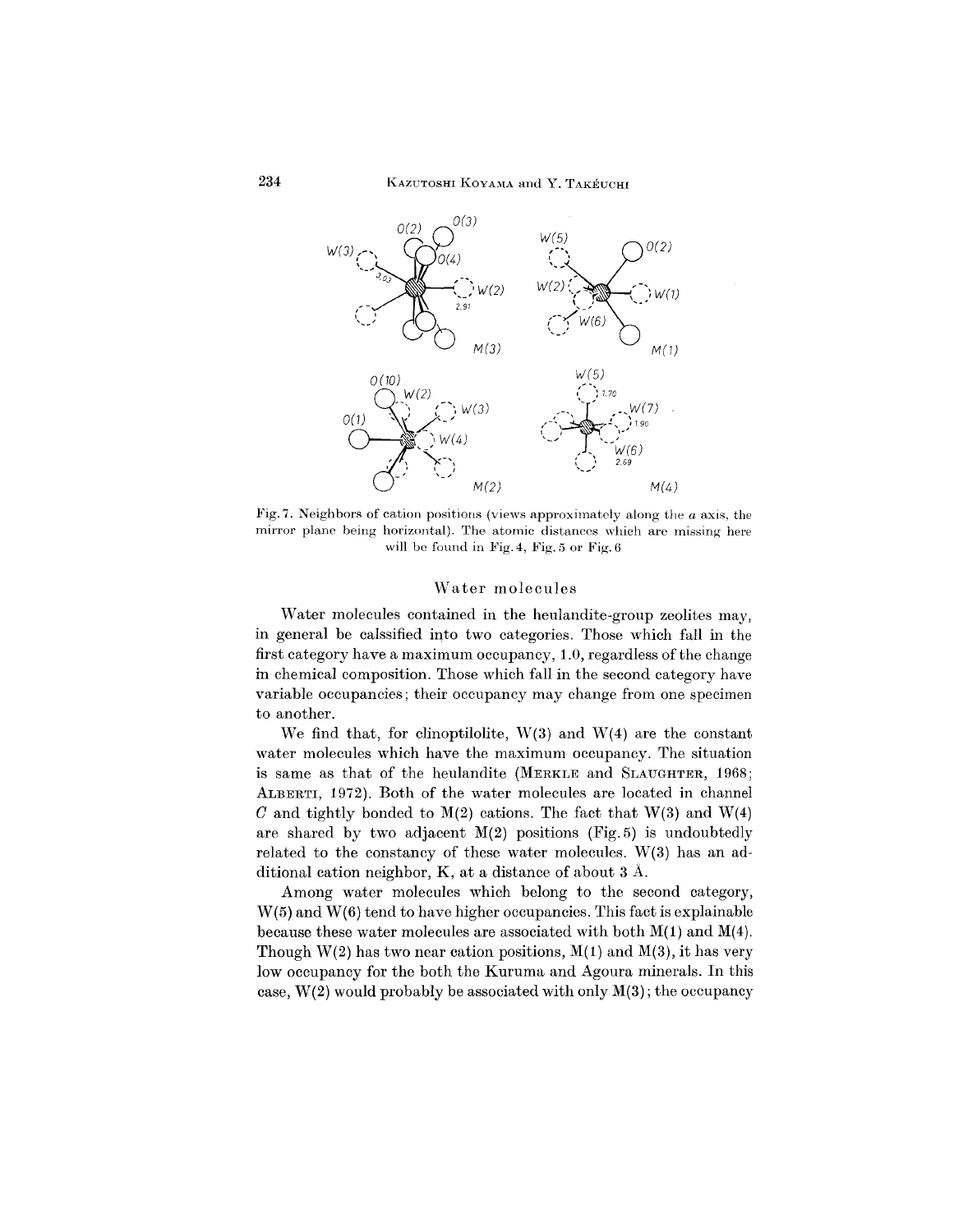| Neighbor                        | Distance       |                   |
|---------------------------------|----------------|-------------------|
|                                 | Kuruma         | Agoura            |
| W(1)<br>$W(3)$ [ $\times$ 2]    | $2.77~\rm \AA$ | $2.74~\text{\AA}$ |
| W(7)                            | 3.02           | 3.11              |
| O(4)                            | 2.98           | 2.91              |
| W(2)<br>W(6)                    | 2.68           | 2.51              |
| W(6)                            | 2.77           | 2.84              |
| $W(5)$ [ $\times$ 2]            | 3.08           | 3.05              |
| $O(6)$ $\lceil \times 2 \rceil$ | 3.16           | $3.21\,$          |
| W(3)<br>W(1)                    | 2.77           | 2.74              |
| $W(3)$ [ $\times$ 2]            | 2.88           | 2.84              |
| O(8)                            | 3.09           | 3.02              |
| O(10)                           | 3.19           | 3.21              |
| W(4)<br>$O(5)$ [ $\times$ 2]    | 3.21           | 3.17              |
| W(5)<br>W(5)                    | 3.17           |                   |
| $W(6)$ [ $\times$ 2]            | 3.14           | 3.18              |
| $W(2)$ [ $\times$ 2]            | 3.08           | 3.05              |
| W(7)                            | 2.41           | 2.52              |
| W(6)<br>W(2)                    | 2.68           | 2.51              |
| W(2)                            | $2.77\,$       | 2.84              |
| $W(5)$ [ $\times$ 2]            | 3.14           | 3.18              |
| W(7)                            | 3.09           | 3.00              |
| W(7)<br>W(1)                    | $3.02\,$       | 3.00              |
| $W(5)$ [ $\times$ 2]            | 2.41           | 2.52              |
| W(6)                            | 3.09           | 3.11              |
| $O(3)$ [ $\times$ 2]            | 3.16           | 3.13              |

Tablc 14. *Neighbors of water molec:ules\* in clinoptilolite*

\* Neighbors other than cation are given at distances less than 3.3 A.

at this position does not vary according to the content at  $M(1)$  (Tables 6 and 8). If there is no bond between  $W(2)$  and  $M(1)$ , the coordination of  $M(1)$  is, as pointed out by ALBERTI (1975), reduced to sixfold. The low occupancy of  $W(1)$  is explainable because it is bonded only to  $M(1)$ . Neighbors of water molecules, other than cations, are listed in 'fable 14.

Finally, a mention should be made of the water molecule  $W(7)$ which had not been reported for heulandite (MERKLE and SLAUGHTER, 1968; ALBERTI, 1972). The possible existence of this new position was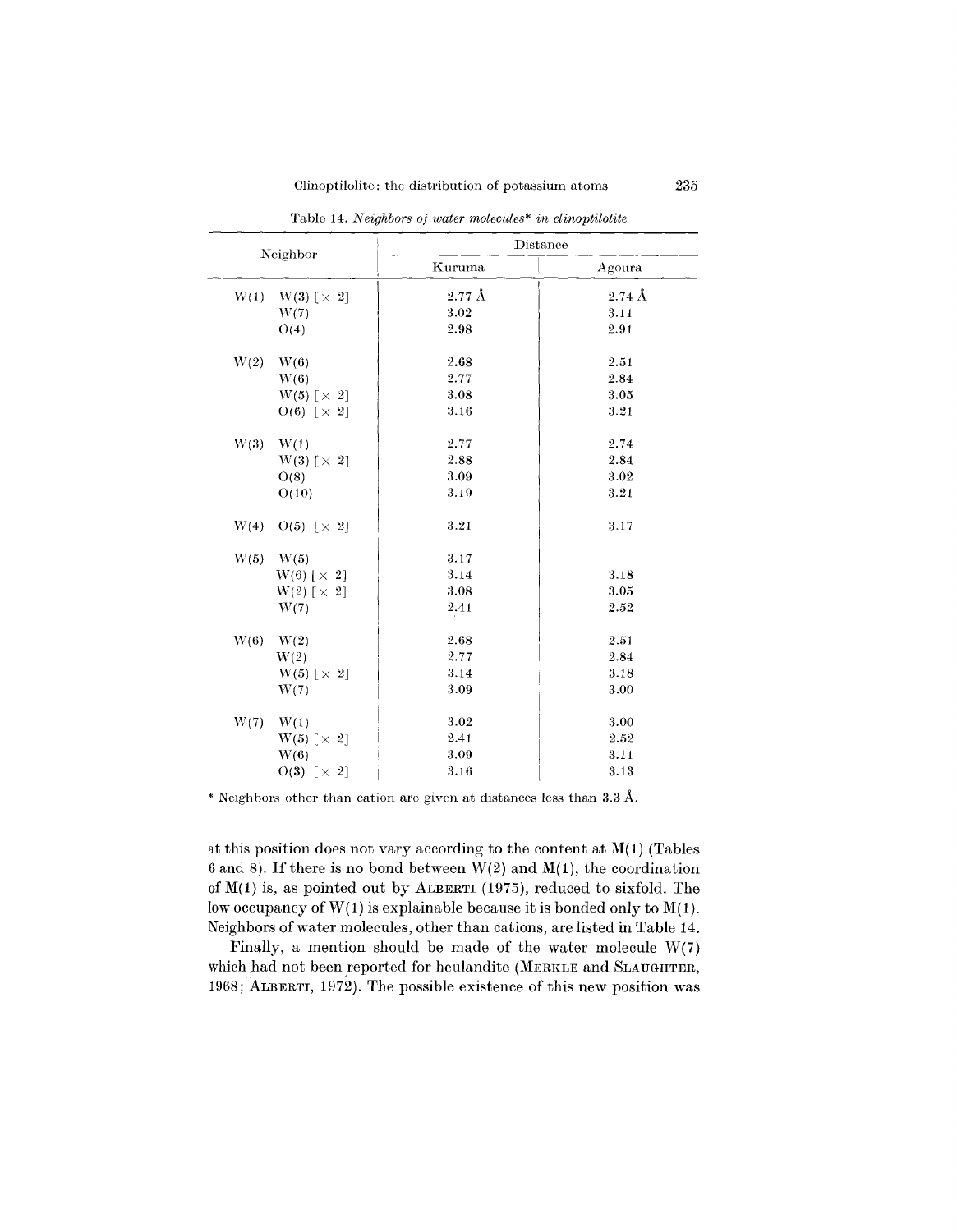suggested by the Fourier maps (Fig. 1) and difference Fourier maps. It is at a reasonable distance from Mg (Table 12). Since, however, this water molecule is located, as observed in Fig. 1, in a badly elongated Fourier peak which covers the positions of  $M(1)$  and  $W(2)$ , the accurate position of this water molecule is uncertain. In the least-squares procedure for the Agoura mineral, we observed a trend that W(2) was shifted towards  $W(7)$ . In the case of the Agoura mineral, the Fourier peak of  $W(7)$  is more significant than that of  $W(2)$ , while, in the case of the Kuruma mineral, W(2) is more significant. This situation is thought to be closely related to the Mg occupancy at  $M(4)$ ; the Agoura mineral contains more Mg atoms than the Kuruma mineral. In general, we may consider that there are possible water locations extended from around  $W(7)$  to  $W(2)$  (Fig. 1); the water locations in the area are variable depending upon the mode of cation occupancies at  $M(1)$ ,  $M(3)$  and  $M(4)$  in a crystal.

### Chemical composition

Here, we conseider the maximum possible cation contents in a heulandite-group zeolite. It can be calculated based on the cation positions; among four cation positions in the space group *C2/m,* M(1),  $M(2)$ , and  $M(3)$  are fourfold, while  $M(4)$  is twofold. Considering the forbidden pairs of cation positions (Table 13), and assuming that there are  $n (n \leq 2)$  Mg atoms per cell, we can express the maximum total number of cations,  $\Sigma_{\text{max}}$ , by the following formula:

$$
\Sigma_{\max}=4(1.5+\tfrac{1}{2}n).
$$

If Mg content is negligible, we obtain  $\Sigma_{\text{max}} = 6$ . According to the reported chemical analyses for heulandite-group zeolites, the values of  $\Sigma$  are, in general, indeed in the range from  $4-6$ .

However, there are some exceptions. Out of 22 chemical formulae given by ALIETTI (1972), that of specimen No. 21 gives  $\Sigma = 6.52$ against a calculated  $\Sigma_{\text{max}} = 6.12$ ; No. 13, among 14 chemical data given by BOLES (1972), gives  $\Sigma = 6.49$  against calculated  $\Sigma_{\text{max}} = 6.38$ . We find noteworthy exceptions in certain chemically treated specimens: *e.g.,* a heulandite treated with KCI (SHEPARD and STARKEY, 1966) contains  $8.34 \text{ K} + 0.03 \text{ Na} + 0.53 \text{ Ca}$ , giving  $\mathcal{Z} = 8.90$ . Such a high cation content can not be accounted for from the presently available structural knowledge.

If the  $M(3)$  position is filled up by K, additional K atoms may probably occupy  $M(2)$  with adjustment of neighboring  $H_2O$  positions.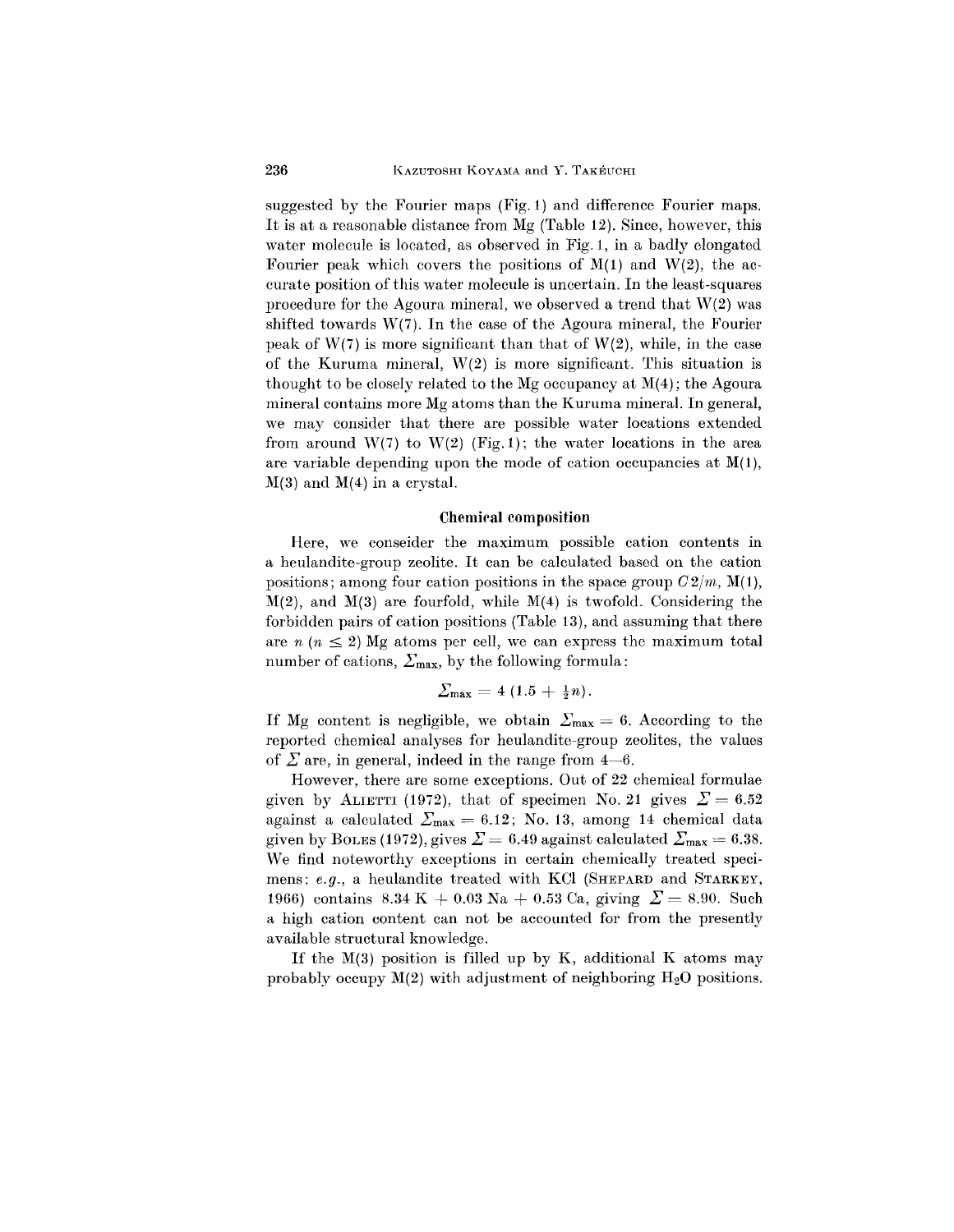The position *0(3),* around the origin, which ALBERTI (1975) newly introduced to the clinoptilolite structure, would perhaps be able to accommodate K. Even if these additional positions are taken into account, the maximum possible content of K is calculated to be 8. Regarding the  $C(3)$  position, we do find in our Fourier map (Fig. 1) a very low electron density distribution there. However, we did not make any attempt to locate cations at the position.

### The role of potassium atoms in thermal stability

As mentioned earlier, in addition to the hypotheses which have so far been given to explain the general thermal behavior of the heulandite-group zeolites, we can point out here a specific role of potassium atoms in the problem based on the potassium locations which have been brought out by the present study. Among three kinds of channels characteristic of the framework of the heulandite type, channel  $C$ , in which K is located, is, as argued, running parallel to *a* (Fig. 2). If we collapse the channel, a destruction of the framework must occur. Since the channel is comprised of eight-member rings, to collapse the channel, we must collapse the rings. To see this situation, we compare, in Fig. 6, an eight-member ring in the structure of Agoura clinoptilolite and a corresponding ring in heulandite *B* (ALBERTI, 1973). In this particular case, the ring in the latter structure is flattened along *b* by about 1.3 A.

Now, we have found that the position of K is located almost at the center of such a ring, being coordinated by as many as six oxygen atoms of the ring, and three additional water molecules. An inference can then be made that the potassium atom at the position would playa role of preventing, to some extent, the ring from collaption even if the water molecules were removed. The larger the occupancy of K at the position, the more significant would be the effect. There are a number of lines of evidence which support this view. For example, of 21 samples which AUETTI (1972) classified into three types, heulandite type 1, heulandite type 2, and clinoptilolite, No.7, which belongs to the heulandite type 2, has a higher K content than No.1, which belongs to the heulandite type 1, though both have almost the same Al/Si ratio. Further, SHEPARD and STARKEY (1966) reported important experimental evidence that a K-exchanged heulandite behaves just like a typical clinoptilolite in its absence of polymorphism and its high temperature of destruction.